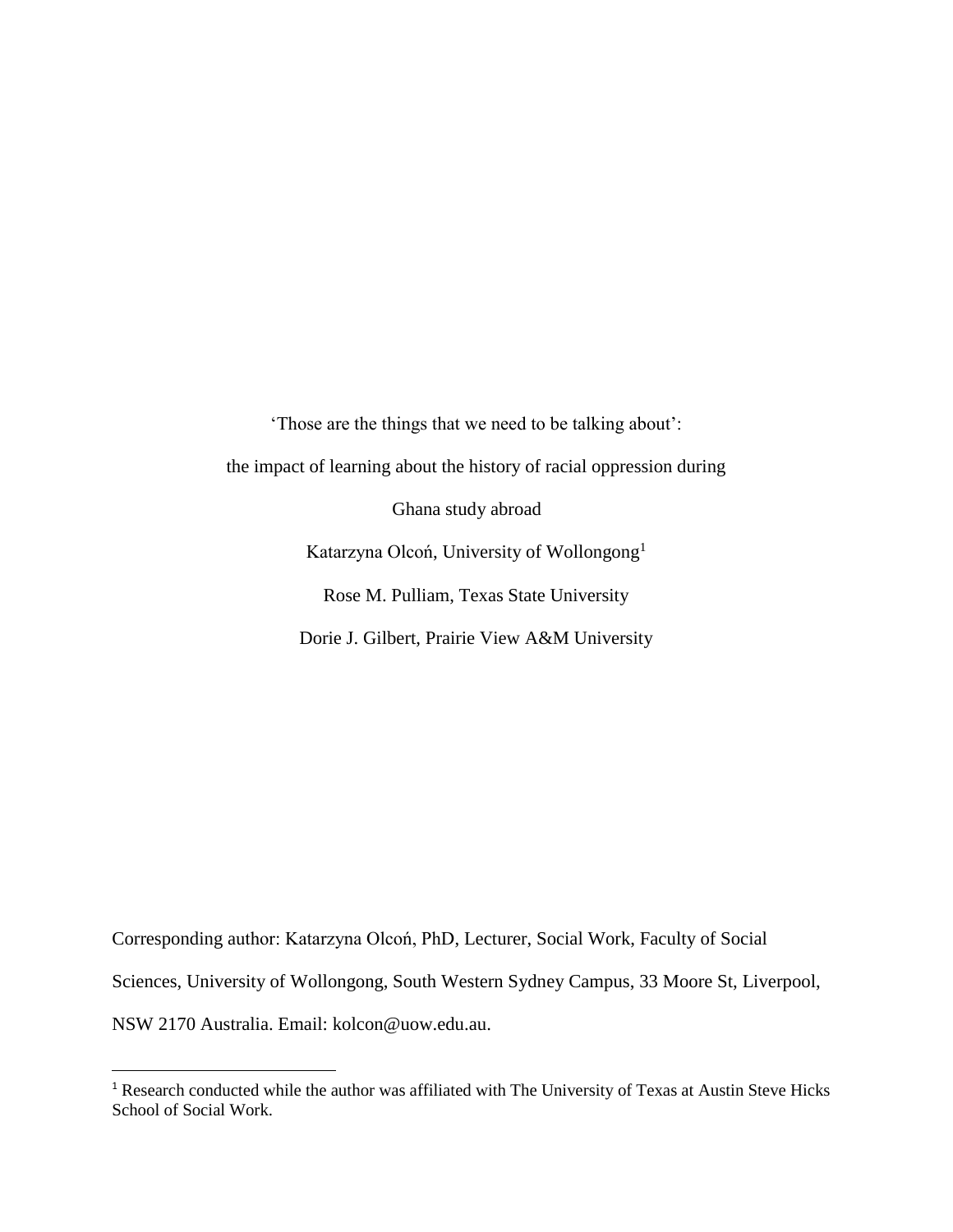#### **Abstract**

This article examined what U.S. college students who participated in a Ghana study abroad program learned about the history of racial oppression and the meaning-making that resulted from that knowledge. Based on inductive thematic analysis of a variety of qualitative data sources, four themes were identified: (1) the suffering and resilience of African and African descent people; (2) 'it's still happening today'; (3) 'you don't learn about that in school'; and (4) remembrance, equity, and healing. Students expressed frustration with the U.S. education system which 'breezes through' the topics of slavery and colonialism. As connections between the past and present racial oppression in the United States and globally were recognized, students yearned for a forthright education and dialogue about racism as a first step toward acknowledging historical trauma and creating a racially equitable society. More explicit education related to slavery and colonialism and their current repercussions is needed.

Keywords: racial oppression, slavery, anti-racism pedagogy, student learning, U.S. history education, study abroad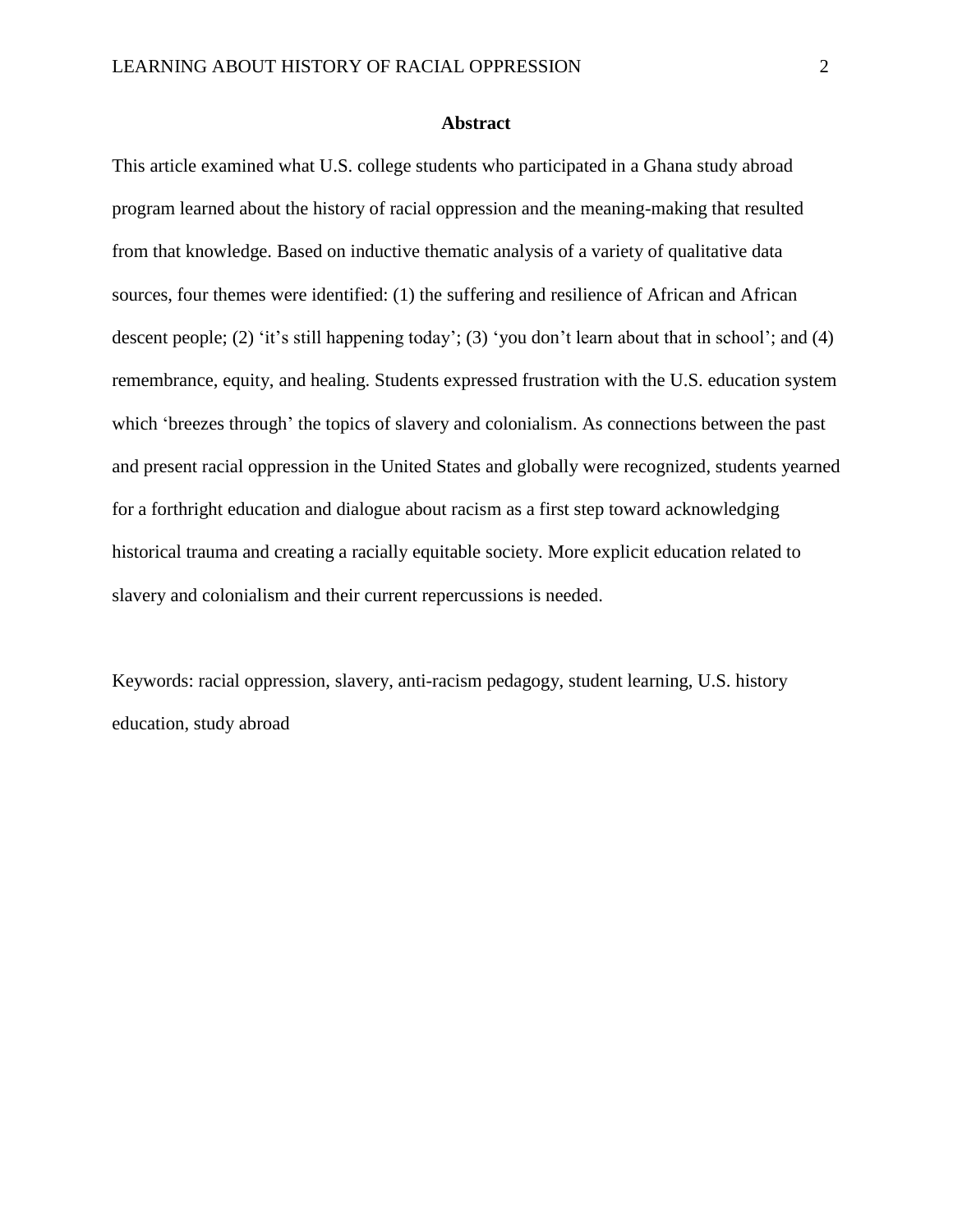'Those are the things that we need to be talking about': the impact of learning about the history

of racial oppression during Ghana study abroad

#### **Introduction**

'History is not everything, but it is a starting point. History is a clock that people use to tell their political and cultural time of day. It is a compass they use to find themselves on the map of human geography. It tells them where they are, but more importantly, what they must be.' ― John Henrik Clarke

It's a hot and humid day in Accra, similar to many others. Students sit in a circle outside by the hotel's pool. They look tired and deep in thought. The program is getting close to the end. '*What have you learned in the last few days*?' – the program instructor asks. After a moment of heavy silence, a White U.S. college senior responds: '*I always thought slavery was a thing of the past, I thought it does not affect anyone in the U.S. any more. I learned that it still impacts people. It was much worse than I thought*'.

This moment took place on a U.S. study abroad program in Ghana and sheds light on the deep disconnect of students' knowledge, particularly those who are White, of slavery's treacherous imprint on history and the current realities of U.S. Blacks. The words of Michael Reisch written thirty years ago, that we live in 'a ahistorical, almost anti-historical culture' (1988, p. 3) continue to ring true today, and certainly even more so when referring to the tragic history such as colonialism and slavery. Several phenomena in the post-civil rights era have functioned to suppress the topic of racial oppression. Racism has come to be viewed as a matter of individual moral failure, an intentional and conscious act based on individual prejudices, as opposed to a systemic issue (DiAngelo, 2018). As Adams et al. (2008, 349) explained: 'An unintended consequence of this portrayal is to reproduce a narrow construction of racism as something that does not require energetic measures to combat.' Moreover, the colorblindness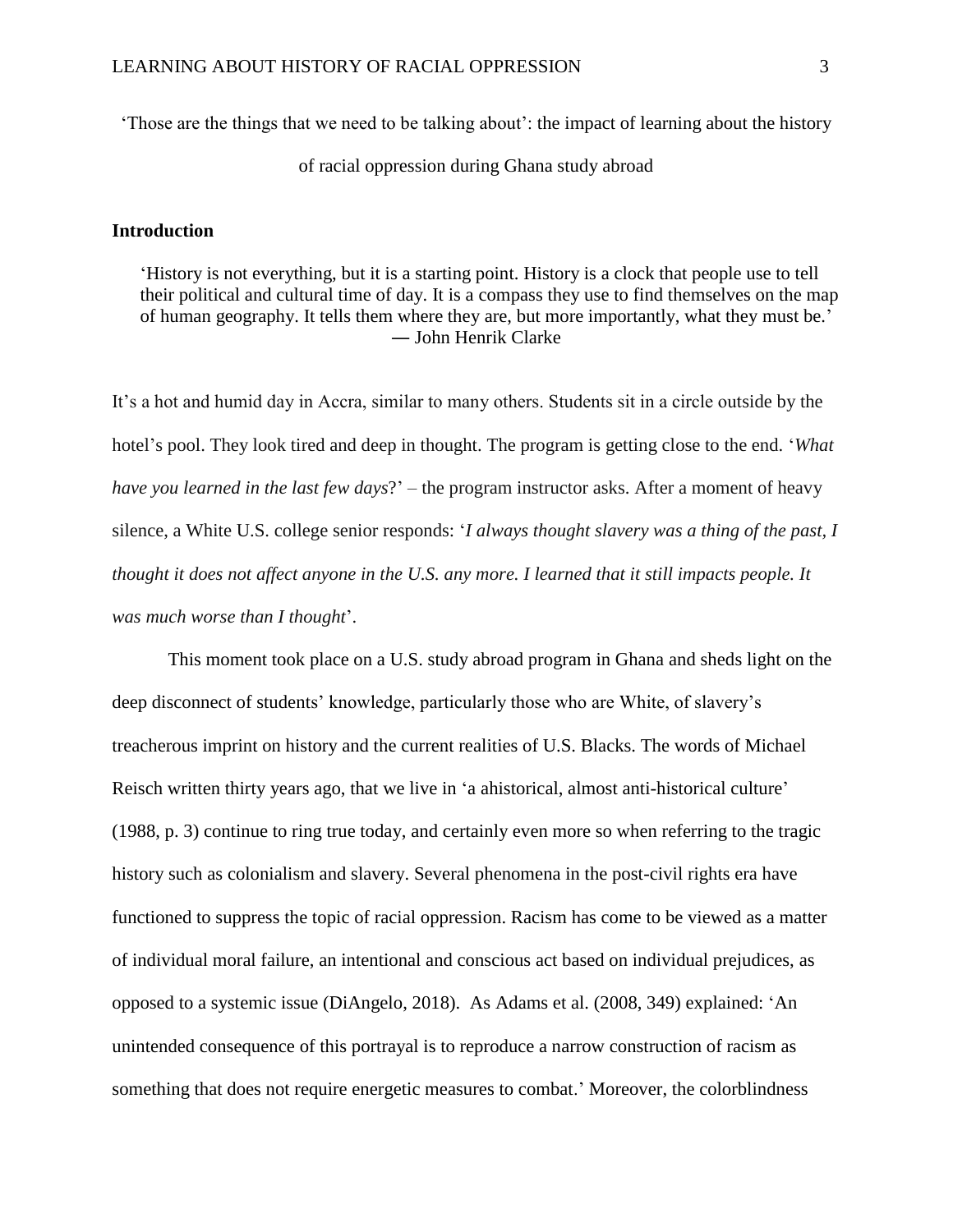ideology and the claims of having entered a 'post racial' era 'protect racism by making it invisible' (Kandaswamy 2007, 7). Finally, the popular multiculturalism discourse focuses on celebrating cultural differences without any critical analysis of power structures (Kandaswamy 2007), therefore further perpetuating the system of racial inequality.

# *Gaps in U.S. education on history of racial oppression*

Authors have criticized the mainstream U.S. educational system for its shortcomings in teaching about U.S. history, including the limited acknowledgment of past and present racial injustices, lack of explicit exploration of institutional racism, and presenting racism as a solved problem (George and Williams 2018; Grant 2011; King 2016). For example, King (2016, 1305) pointed to the 'selective inclusion of historical narratives through biases and omissions that distort the historical and social reality of minority groups.' One of the reasons for this distortion is the Eurocentric approach that presents a one-dimensional view on the foundation and growth of the United States as a country (Kolchin 1998; Loewen 2007; Olwell 2001). Based on a survey of twelve leading U.S. history textbooks, Loewen (2007) concluded in the seminal book, *Lies my teacher told me: everything your American history textbook got wrong,* that the texts were written in a bland and simplistic style that minimized and often deceived the reader about historical controversies such as the slave trade. Similarly, in a comparison of how slavery was presented in the U.S. and Brazilian secondary history textbooks, Khan (2013) found that slavery was framed in the United States as an example of American progress toward the ideals described in the founding documents such as the U.S. Constitution. Discussion on the legacy of slavery, where the textbook authors would have 'connected slavery with the enduring issues of society' (Khan 2013, 75), was mostly absent in both the U.S. and the Brazilian textbooks. Moreover, a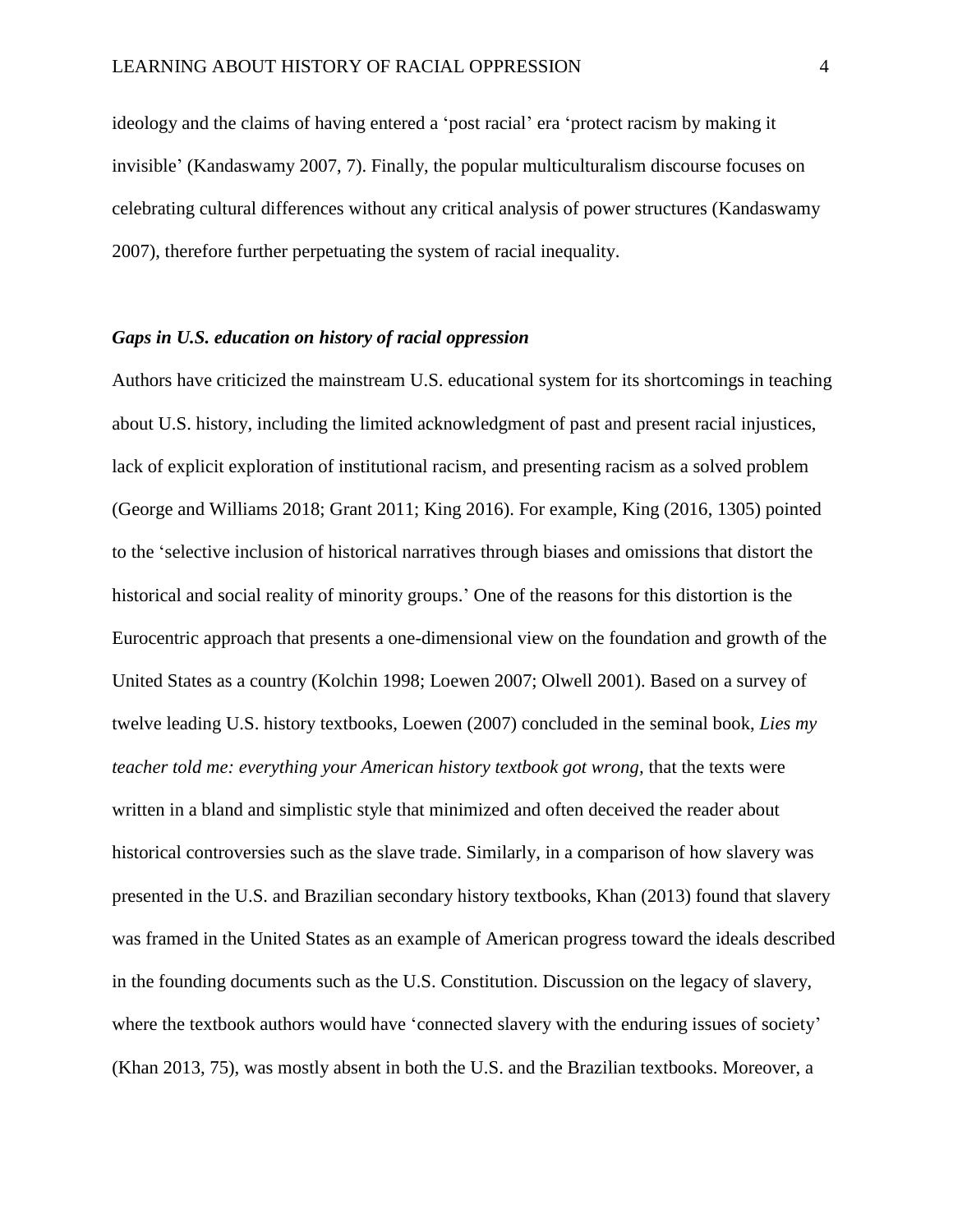recent report by the Southern Poverty Law Center (SPLC 2018), *Teaching the hard history of American slavery*, shows that the history of slavery is not adequately taught in school, educators lack the knowledge and skills to teach the topic effectively, textbooks do not provide a comprehensive coverage of the topic, and states' legislations fails to set appropriate content standards. In result, 'high school seniors struggle on even the most basic questions about American enslavement of Africans' (SPLC 2018, 9).

Given these gaps in high school history education, most students enter college without knowing much about the history of racial oppression (Olwell 2001). Despite this, the number of studies that explore undergraduate or graduate students' learning and understanding of the history of racial oppression is very limited (e.g. George and Williams 2018; King 2016). For example, George and Williams (2018, 320) found that college students who were introduced in a sociology course to the horrific 1918 lynching of 13 people in South Georgia were 'indignant that they had no knowledge about the long legacy of lynching and racism that is part of the region's history.' '*How do we not know about this*?!?' (George and Williams 2018, 320) is how one student summarized the shock about this 'lost history' (320).

## *Pedagogical approaches and challenges*

In addition to the significant content deficiencies in the U.S. history curricula, pedagogical strategies can be challenging. Slavery and other forms of racial oppression are subjects that provokes uncomfortable feelings among both teachers and students (Jay and Lyerly 2016; Smith 1998; Tatum 1999). In *Understanding and teaching American slavery,* Jay and Lyerly (2016) explain that teachers often feel scared and uncertain about addressing the topic and may teach it ineffectively or avoid it altogether. Students, in turn, can become overwhelmed by a variety of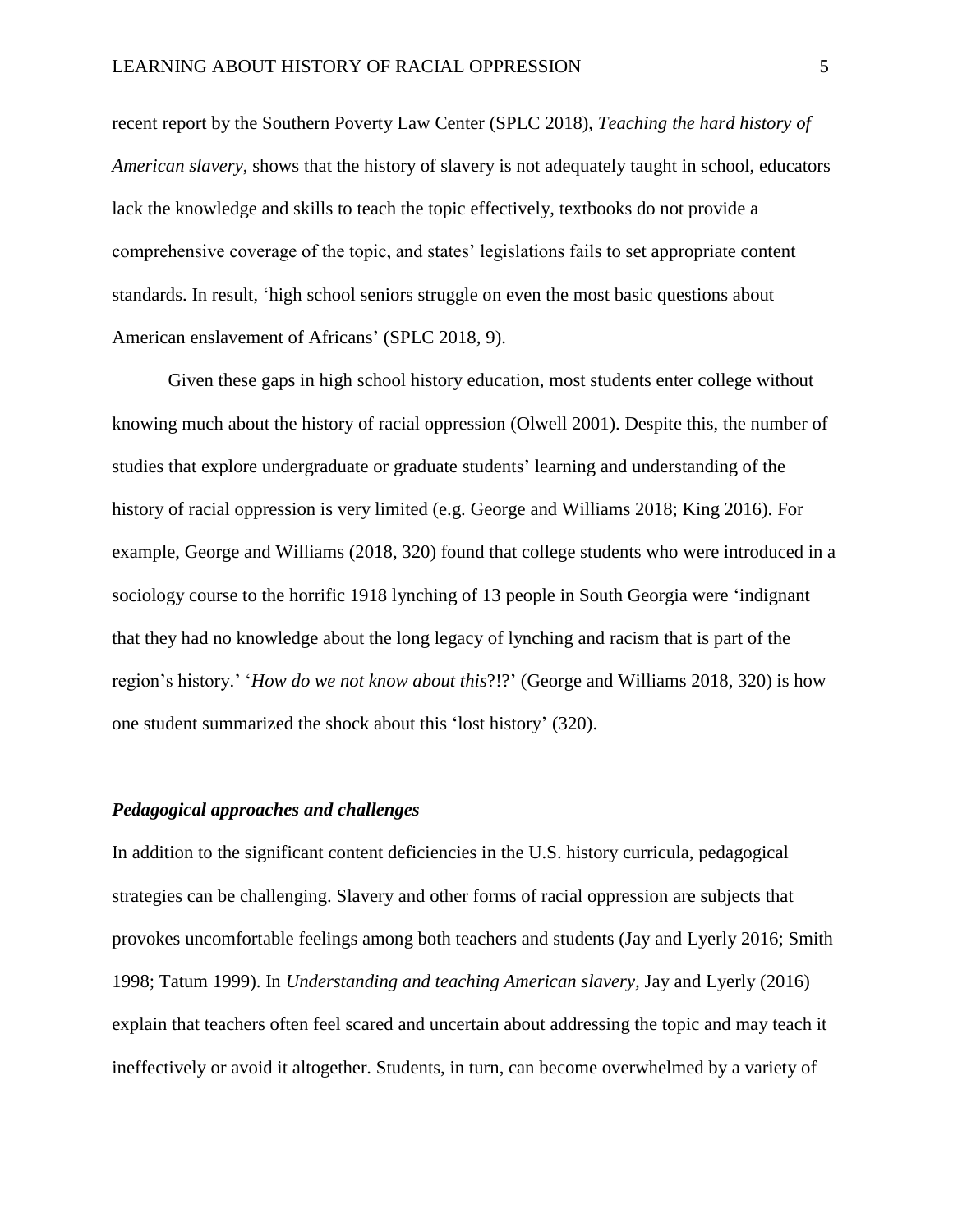feelings, such as shame, anger, guilt, denial, and embarrassment if the topic is not adequately facilitated (Jay and Lyerly 2016; Tatum 1999). Given these difficulties, authors agree on the importance of improving the way history of slavery is taught in schools because '…Black-White race relations in the United States have been forever shaped by slavery and its social, psychological, and economic legacy' (Tatum 1999, 1), and the silence on the topic further perpetuates the oppressive racial dynamics (Triouillot 1995).

Critical race theory (Bell 1992) is particularly helpful in understanding and dismantling the barriers placed on history education that exposes racial oppression (Ladson-Billings 1998, 2005; Tate 1997). Maintained by members of the dominant culture, the mainstream discourse does not acknowledge the version of history as experienced by ethnic and racial minorities (Delgado and Stefancic 2001). Critical race pedagogy (Ledesma and Calderón 2015) and critical race curriculum (Yosso 2002) challenge the dominant discourses on race and racism and point to the ultimate goal 'to unsettle and center highly charged histories and contemporary realities that the majority dismiss with narratives of colorblindness, meritocracy, or postracialism' (Ledesma and Calderón 2015, 208).

Finally, there has been an increased interest in study abroad as a valuable aspect of higher education (e.g., Levine 2009; Marx and Pray 2011). The majority of the studies, however, do not address teaching and learning about racial oppression and focus instead on student outcomes such as cultural adaptability (Mapp 2012), acceptance of differences (Levine 2009), cultural humility, (Schuldberg et al. 2012), or intercultural sensitivity (Boateng and Thompson 2013). This lack of focus on race raises the concern about the potential risks of study abroad programs which 'may be a haphazard experience which results in little more than cultural tourism, benevolent helping or paternalistic engagement' (Das and Anand 2014, 110). Cramer, Ryosho,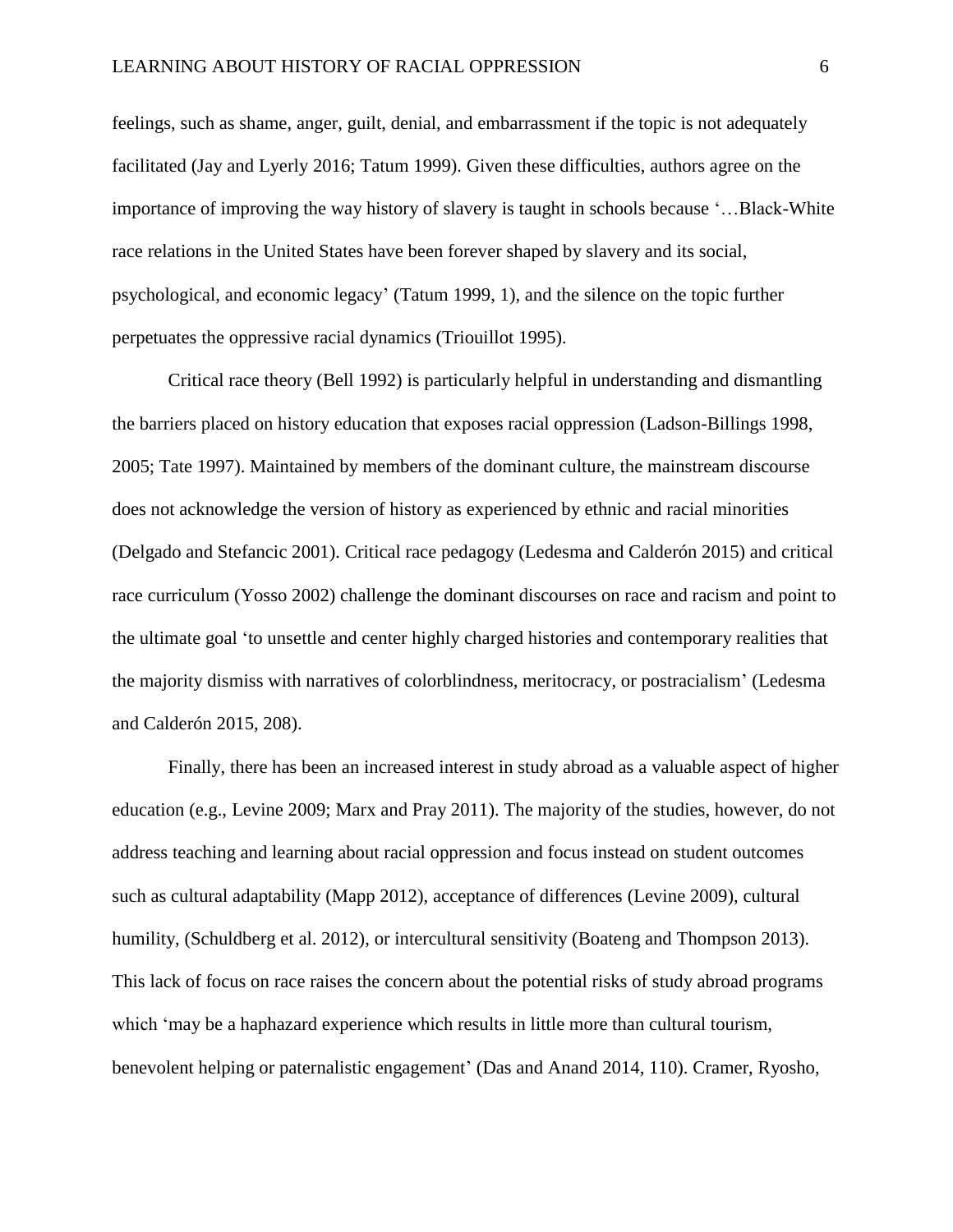and Nguyen (2013, 9) recommended that in order to avoid the 'circus-like quality' of cultural immersions, students should spend time and genuinely engage with the communities they visit and learn from. VeLure Roholt and Fisher (2013) additionally suggested that study abroad programs should be framed within decolonizing pedagogy that raises students' awareness about issues of power, colonialism, and imperialism and leads to a critical reflection and dialogue.

The present study thus aimed to answer the following research questions: (1) What did U.S. college students learn about the history of racial oppression during a study abroad program in Ghana?; (2) How was their learning experience different from their education in the United States?; and (3) What meaning did the students make of this new historical understanding?

# **Methods**

As part of a larger research project, this study is based on data collected from students who participated in a three-week summer Ghana study abroad program, offered collaboratively by two U.S. southern universities in 2016 and 2017. The IRB approval was granted by institutional review boards for both universities. No compensation was offered for the participation in the study. Students were free to decline to participate in the study without impact on their course grade.

Designed and taught by two African American professors, the study abroad curriculum focused on the topic of human rights and social justice and included classroom-based and service learning activities; visits to local museums (including the W.E.B Du Bois Center), art markets and social service agencies; immersion in the life of a local village; and excursions. Ghana offered a unique context for learning about race and racism as it was one of the major ports for transatlantic slave trade, and students had the opportunity to visit the 'slave castles' in the towns of Elmina and Cape Coast which served as holding places for the captives who were later forced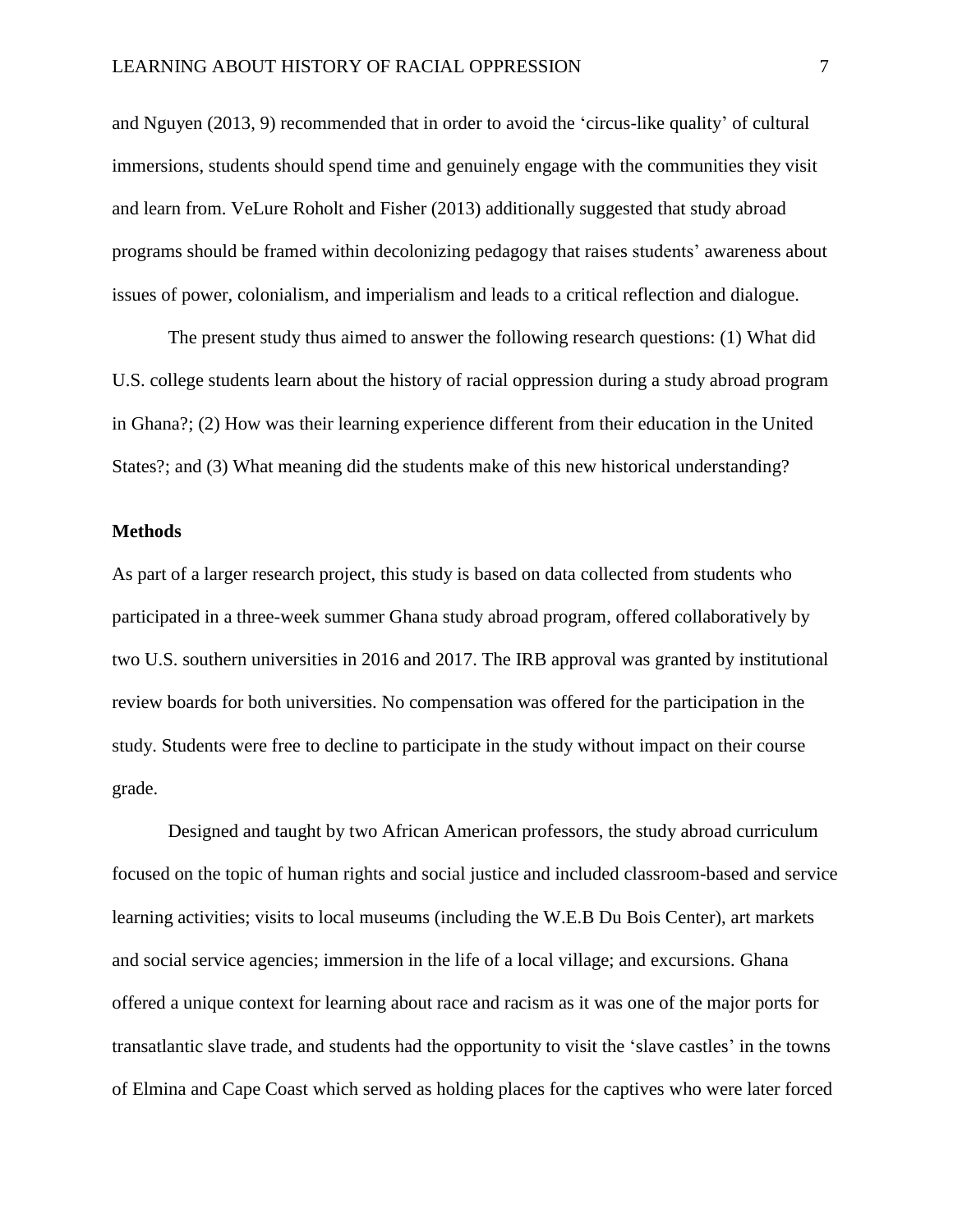onto ships to the Americas and elsewhere. *Homegoing,* a historical novel by Yaa Gyasi, which describes the impact of the transatlantic slave trade down several generations was introduced in the second year of the program. The stories of the captives in the slave castles and their subsequent experiences in the United States provided the background for students prior to the trip and allowed for a personal and emotional connection to the plight of enslaved generations of Black people.

## *Description of sample*

Over the two years, 32 students enrolled in the program, and 19 consented to participate in the study. The data consists of ethnographic observations in Ghana of the 19 students, written journals of 17 of the students (two chose not to share their journals), and 17 student interviews conducted in the United States two to three months after the end of the program (two students could not be reached). Sixteen of the 19 participants were women, two were men, and one was gender non-binary. In terms of race and ethnicity, eight students were White, eight were Latino/a, two were Black, and one was Asian American. Student ages ranged from 20 to 46, with 26 as average. Fifteen of the students were social work majors, and the other four majors included international relations, drama and theater for youth and communities, student affairs in higher education, and dementia and aging studies. Thirteen students were undergraduate and six were graduate. Five students had never traveled abroad before, seven had some previous international exposure, e.g. brief overseas holidays, and another seven had extensive international experiences including having lived and studied abroad. None of the students had been to Africa before.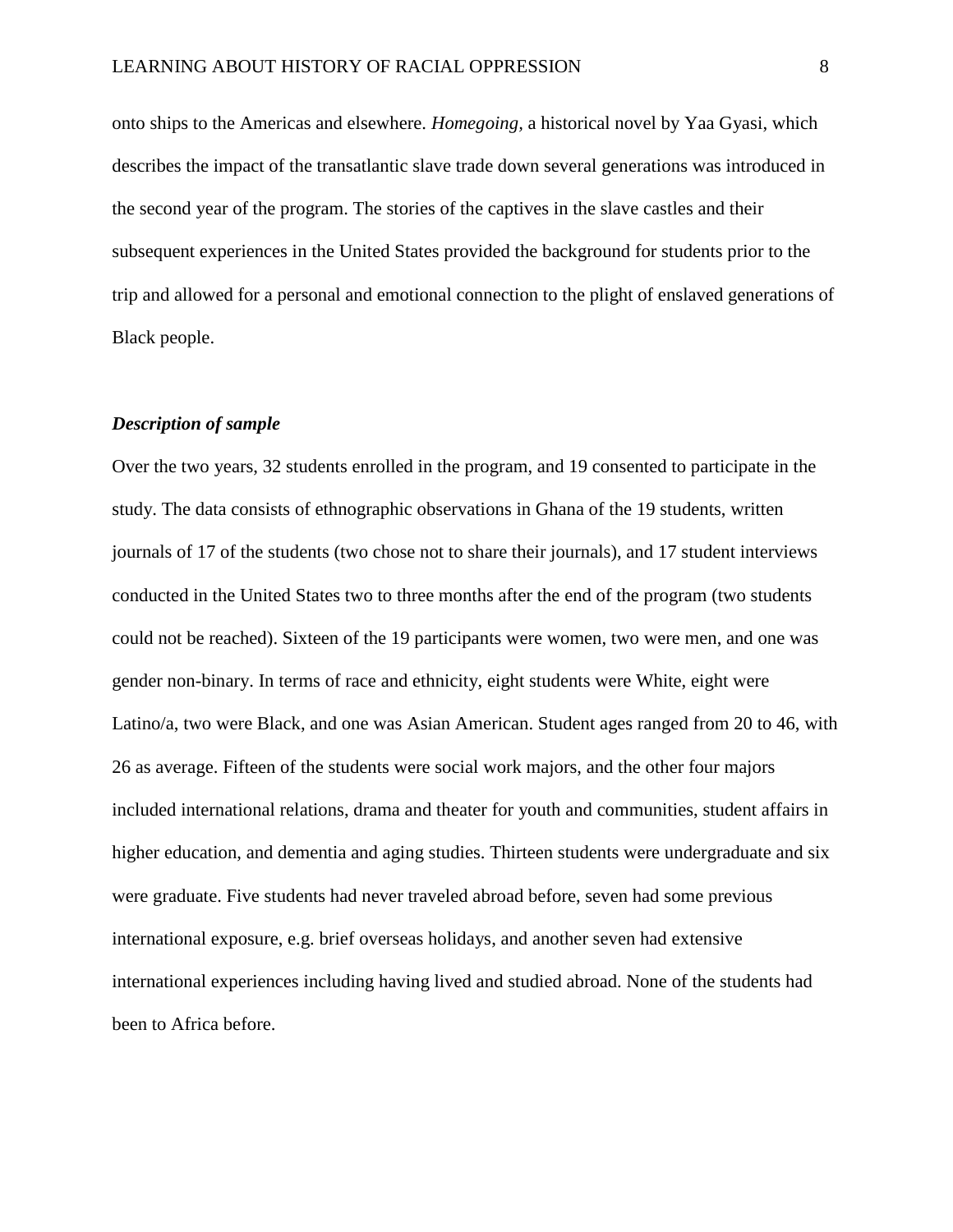## *Data collection*

The study employed a variety of data collection methods: ethnographic observations, participants' written reflections, and in-depth interviews. Data was collected by the first author, a Ph.D. student of social work at the time, who identifies as White and an immigrant to the United States from Poland. The second author is an African American professor of social work who directed the Ghana program in the two years of data collection. The third author, also an African American professor of social work, established and directed the Ghana program over several years prior.

Ethnographic observations (Creswell 2013; Lofland et al. 2006) were conducted by the first author in Ghana during the immersion program in years 2016 and 2017 with two cohorts of students for a total of seven weeks. The purpose of the ethnographic observations was to document student experiences, discussions and interactions during program activities, important events, daily group meetings, and debriefing circles. The first author became a participant observer (Creswell 2013) of all of the program activities, and took extensive fieldnotes documenting important events, group discussions, and interactions. For example, students had daily group meetings to reflect on important issues or events, and to share their experiences and feelings. By participating in these meetings, the researcher was able to document the students' immediate reactions, and later compare those with other sources of data, specifically students' written self-reflections and interviews. The ethnographic fieldnote-writing process was guided by the work of Emerson, Fretz, and Shaw (2011) and included a detailed description and a reflection component for each entry. The fieldnotes were recorded during activities and events, as well as at the end of the day, and they totaled over one hundred single-spaced pages recorded in a Word document.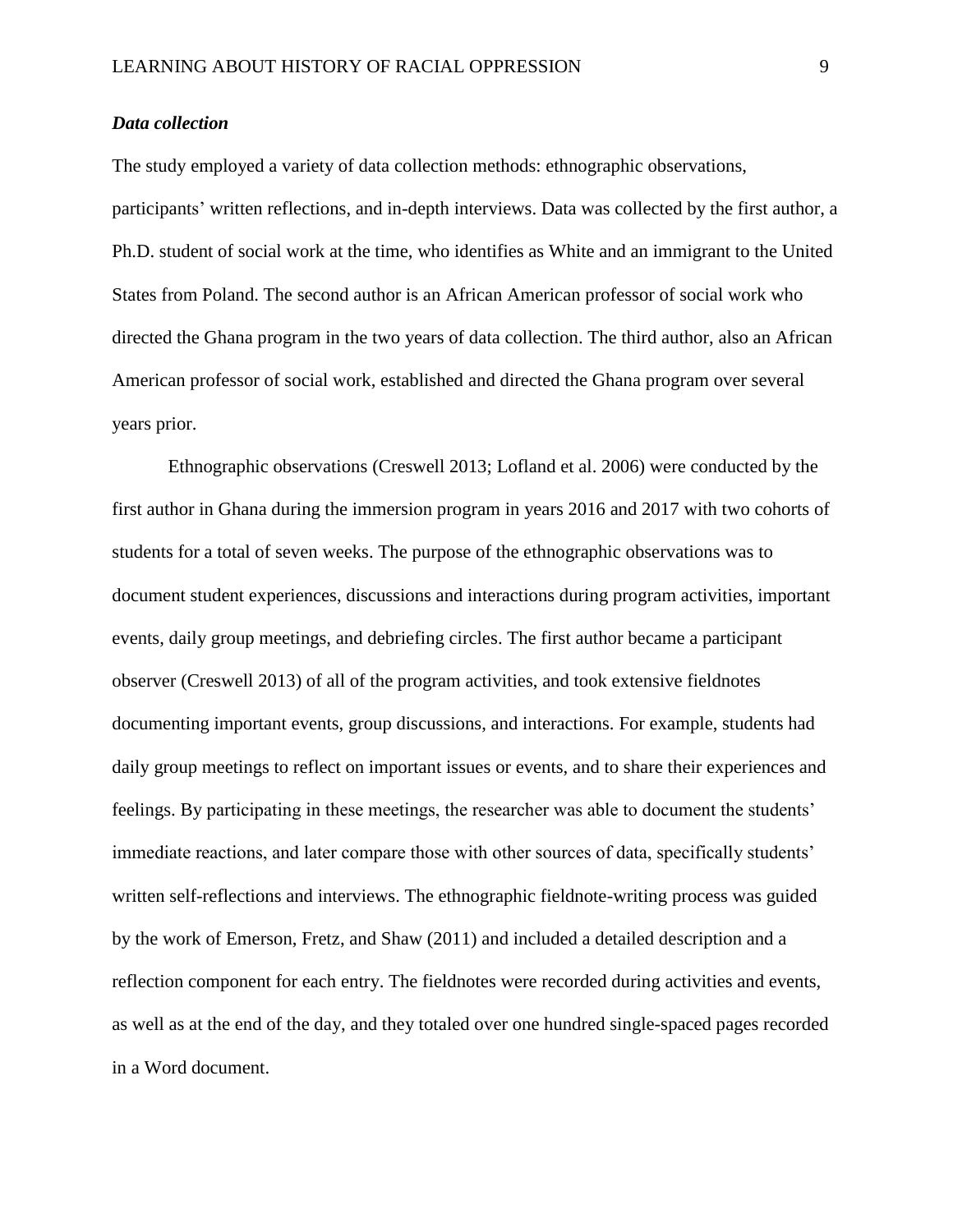Written journals, in which students reflected on their experiences and impressions while in Ghana, were also analyzed. As part of the study abroad course, each student was required to submit a total of 17 written reflections: one prior to traveling to Ghana, 15 while in Ghana, and one upon return from Ghana. While in Ghana students were asked to: 'Reflect on something that you experienced or learned today: What was it? How do you feel about it? Anything surprised you?' These questions allowed students to write about anything that they found important without guiding them in any direction.

Finally, individual, in-depth interviews were conducted by the first author 60-90 days after return from Ghana. A semi-structured interview guide was designed to elicit students' descriptions of their learning about race and racism that took place as a result of the program in Ghana, and any significant experiences that impacted their learning. Some of the questions on the interview guide included: 'What were your experiences in terms of learning about race and racism while in Ghana?' 'What, if any, impact did the learning about the history of slavery and colonization have on you?' and 'How does what you experienced or learned about race impact you now that you are back in the United States?' Probes were constructed to elicit detailed examples from students. The interviews ranged from 47 minutes to 1 hour and 34 minutes, with an average length of 68 minutes. They were audio-recorded, transcribed, and returned to study participants for comments and corrections. In addition, exhaustive fieldnotes were recorded following each interview.

#### *Data analysis*

Data were analyzed using an inductive thematic approach (Braun and Clarke 2006; Guest, MacQueen, and Namey 2012) and managed through QSR NVivo 11 software (Bazeley 2007).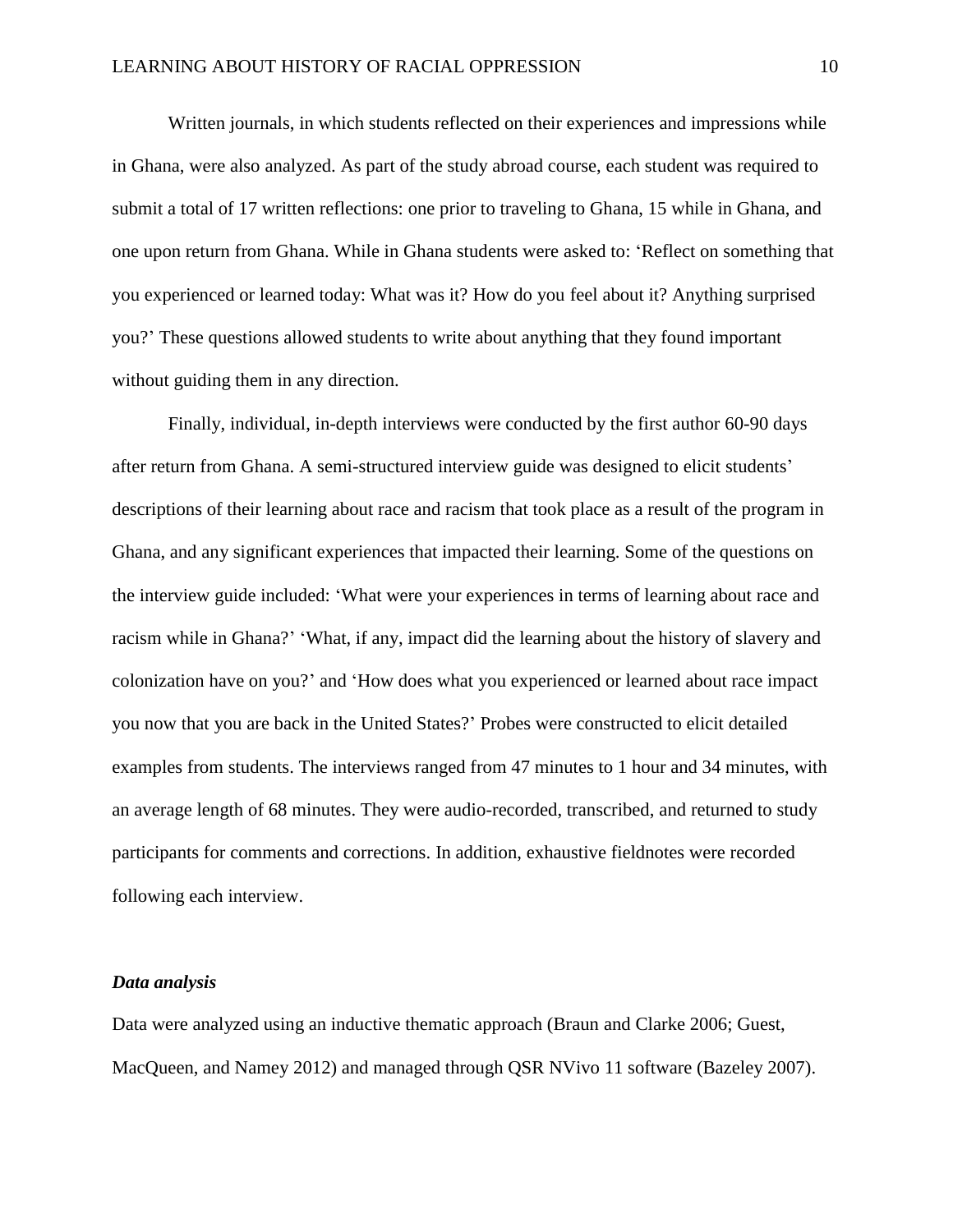Thematic analysis is theoretically flexible, interpretive, and data driven, which allowed for uncovering the thoughts, perceptions, and feelings of the study participants (Grbich 2012; LeCompte and Schensul 1999). The first author developed a codebook after a comprehensive reading of half of the data, and the team members evaluated and revised it collaboratively. The final codebook consisted of ten codes including: 'experiences in the slave castles,' 'emotional learning about history,' and 'barriers to authentic history education,' and 'need for change.' Each data source was coded by the first author and reviewed by a team member to assess the application of codes to segments of text. The purpose of this evaluation was not to estimate intercoder reliability, but rather to 'add breadth and depth to the analysis' by including multiple interpretations (Tuckett 2005, 36). Saturation, defined as 'the point when no new information is obtained from additional qualitative data' (Kerr, Nixon, and Wild 2010, 272), occurred after the analysis of the ethnographic fieldnotes and six interviews. Additional strategies applied to ensure the rigor and credibility of the analysis included data triangulation, a reflective diary to enhance researcher's reflexivity (Meyrick 2006), and member checking (Lincoln and Guba 1985). Six participants responded to the request for feedback, and they all validated the study's results.

#### **Results**

We identified four major themes pertinent to the students' learning about racial oppression while in Ghana: (1) the suffering and resilience of African and African descent people; (2) 'it's still happening today'; (3) 'you don't learn about that in school'; and (4) remembrance, equity, and healing. We use descriptions and quotations from the students to exemplify how these themes manifested in the data. Each student's race/ethnicity is identified to acknowledge potential differences in students' perspectives based on their background.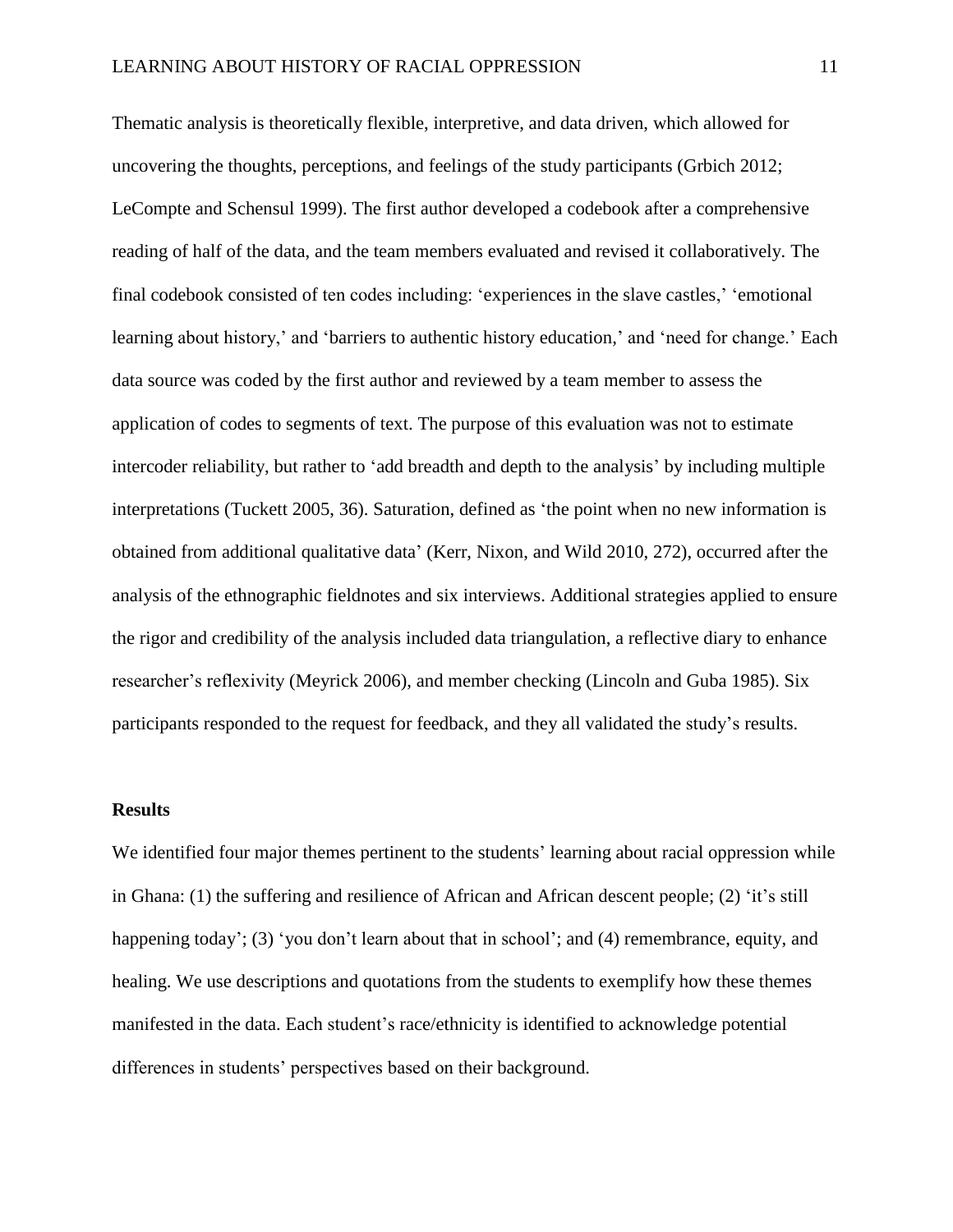## *The suffering and resilience of African and African descent people*

During the study abroad experience, students were exposed to the traumatic history of African and African descent people, especially the impact of the European colonialization and the transatlantic slave trade. Referring to the visit to the slave castles as one of the most moving and transformative moments during their time in Ghana, students talked about starting to understand the history from a different perspective. Non-Black students in particular developed an empathy and a new appreciation for the circumstances that African and African descent people have been facing. Students also had the opportunity to learn about Black liberation, resilience, and empowerment given that Ghana was the first country in Sub-Saharan Africa to gain independence from the European colonizers, and it became a symbol of the fight for freedom.

The vivid experience of stepping into the slave castles and the resulting disbelief, sadness, and anger played a significantly role in students' learning about racial oppression and injustice. The researcher's ethnographic fieldnotes taken on the day of the visit to the slave castles provide a glimpse of the experiences and the immediate impact of the visit on students:

By 9am we arrived in the Cape Coast Castle…. The day was very hot and humid. Combined with the whiteness of the castles' walls, the strong sunlight was blinding us. When we went down to the dungeons, the air became so stuffed, at moments almost unbearable. Most of the time we had to walk on uneven surfaces in complete darkness. The first dungeon was perhaps the hardest to enter. We had to adjust from the outside's sunlight to complete darkness, walking very carefully on dirt and rocks and trying to leave enough space for others. I could sense some students struggled with walking. As soon as we entered the first dungeon, some students started to cry.

Students were shocked to realize the magnitude of the slave trade and the inhumane conditions that the millions of the enslaved Africans had to suffer. Describing this horrific treatment of African and African descent people since the European colonization and the subsequent transatlantic slave trade, this is how one White student summarized it in his journal:

'Dehumanization, devaluation, and demonization'.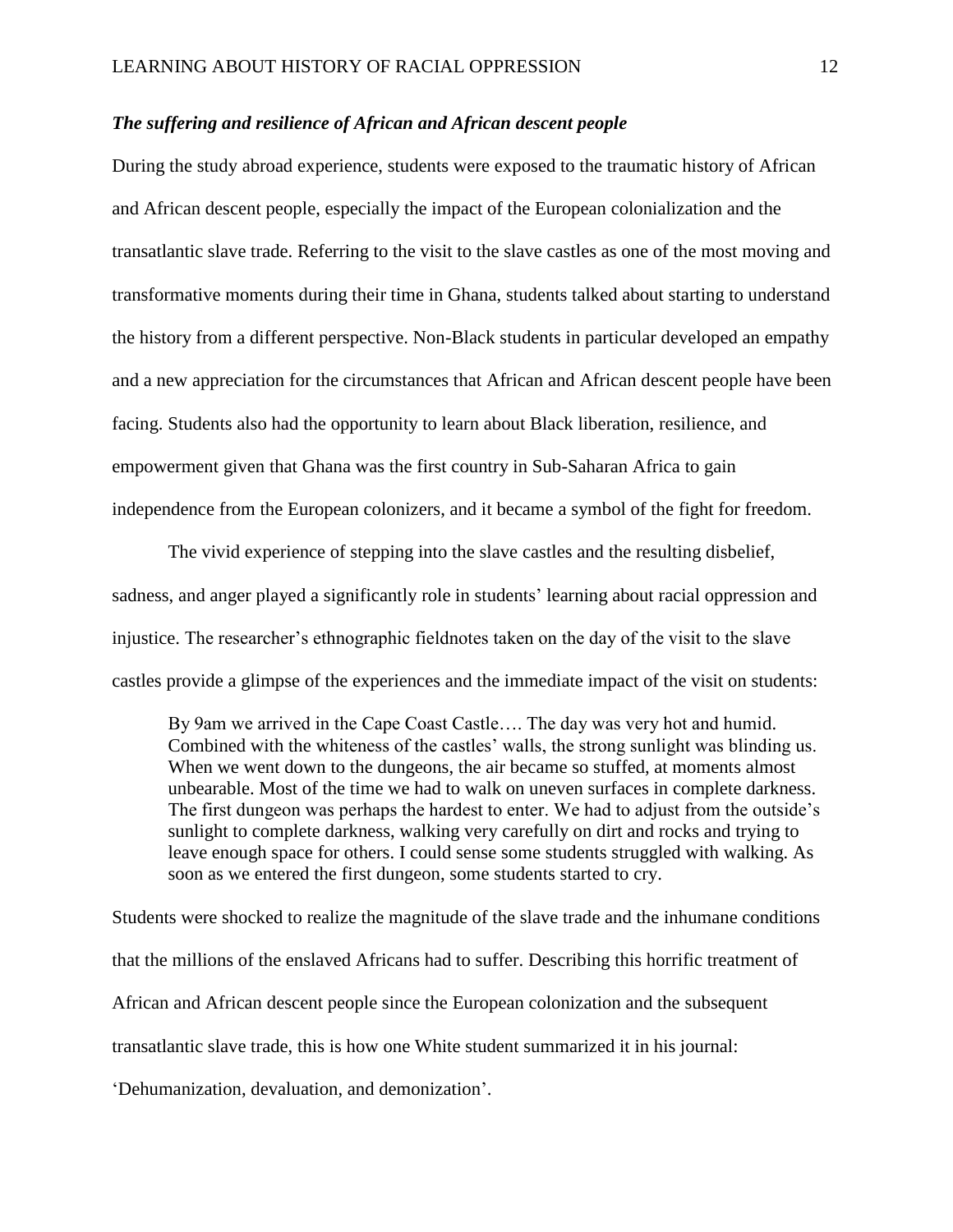Stepping into the castles, standing in the dungeons, seeing the 'door of no return,' and all other aspects of experiencing and 'feeling' the place, significantly enhanced students' ability to understand the extent of the suffering that took place in those spaces. Students were deeply moved and described the intense emotions they experienced in the castles and how they were overwhelmed by the energy of the place. A White student summarized the emotions she felt on that day in her journal in the following way:

I was imagining I would have feelings of anger and sadness while visiting. I was made aware of the basic elements of what went on, so I was expecting to see horrors and atrocities, but I was not prepared for the magnitude of how I would feel, and what I would experience, despite setting my bar high for these factors. I was angered, tearful, and generally overwhelmed and dumbfounded by the experience.

Everyone was silent and seemed to be deep in thought, hurting, and angered. Independently of the racial background, many students cried at various points of the tours, in the following debriefing circles, and some for a few days afterwards. The emotional impact the castles had on students could also be observed during the interviews conducted a few months after the trip – when the topic of the slave castles came up, students would become serious and thoughtful, they frequently paused as they spoke, and some were teary eyed. The emotions students experienced helped them better comprehend the magnitude of the trauma inflicted by racism and slavery in the United States. As one Latina student put it:

At the moment, when we were learning about it, it was really emotional, in a way, just like how, crazy it is to think that slavery didn't even end that long ago. And just how cruel people could be.… But it did help me understand more of the suffering of African Americans and the history of Africa.

In the face of such immensity of human suffering and injustice, the theme of resilience, courage, and empowerment of Black people was brought up by some students. A Latina student wrote in her journal about how much she admired the 'resilience, courage, and determination of African Americans', who despite the centuries of violence and suffering 'keep standing up with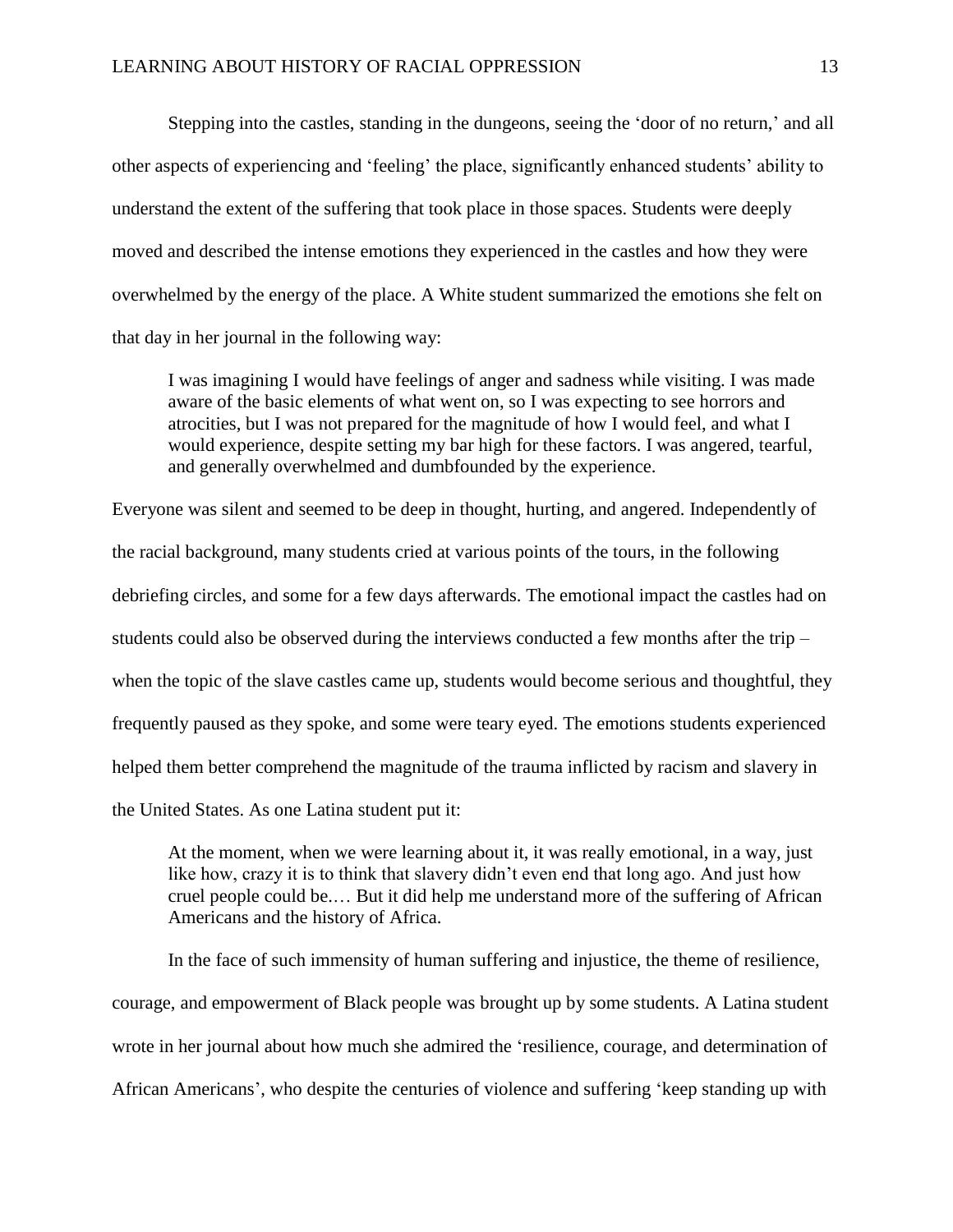their heads high and proud to be where they are'. A Black student shared in a debriefing circle that she was surprised to find herself less angry and emotional than she expected in the slave castles. Instead she experienced a calm recognition and happiness about her ancestors' strength to have survived the atrocities and to 'continue to thrive'. In her journal, she elaborated:

All of this torture, rape, violence, and hatred and WE ARE STILL HERE! How many feelings and doubts dissipated and this appreciation and absolute awe for the African heritage, that I am honored to be a part of and engage in its legacy, overtook me.

This Black student was able to find personal meaning and strength in learning about the resilience of her ancestors. Many White students, on the other hand, exhibited guilt, shame, and defensiveness learning about this history and making a connection to their ancestors. Despite these feelings, the majority of them wanted to learn more about slavery and take an active role in making this history known to others.

#### *'It's still happening today'*

In addition to expanding their knowledge of the history of racial oppression, students started to develop an understanding of the present-day consequences of slavery and colonialism. Except for the two Black student participants who had a prior understanding, the majority of the other students talked about the realization that Black people continue to suffer from racial oppression, e.g., in form of institutional racism in the United States and the continuous exploitation of resources in Africa by foreign powers. Students also brought up the ongoing psychological impact of the racial atrocities for all parties involved. The reality of historical trauma as well as the continuous racial oppression, which many students were not concerned about prior to going to Ghana, suddenly became very evident and disturbing.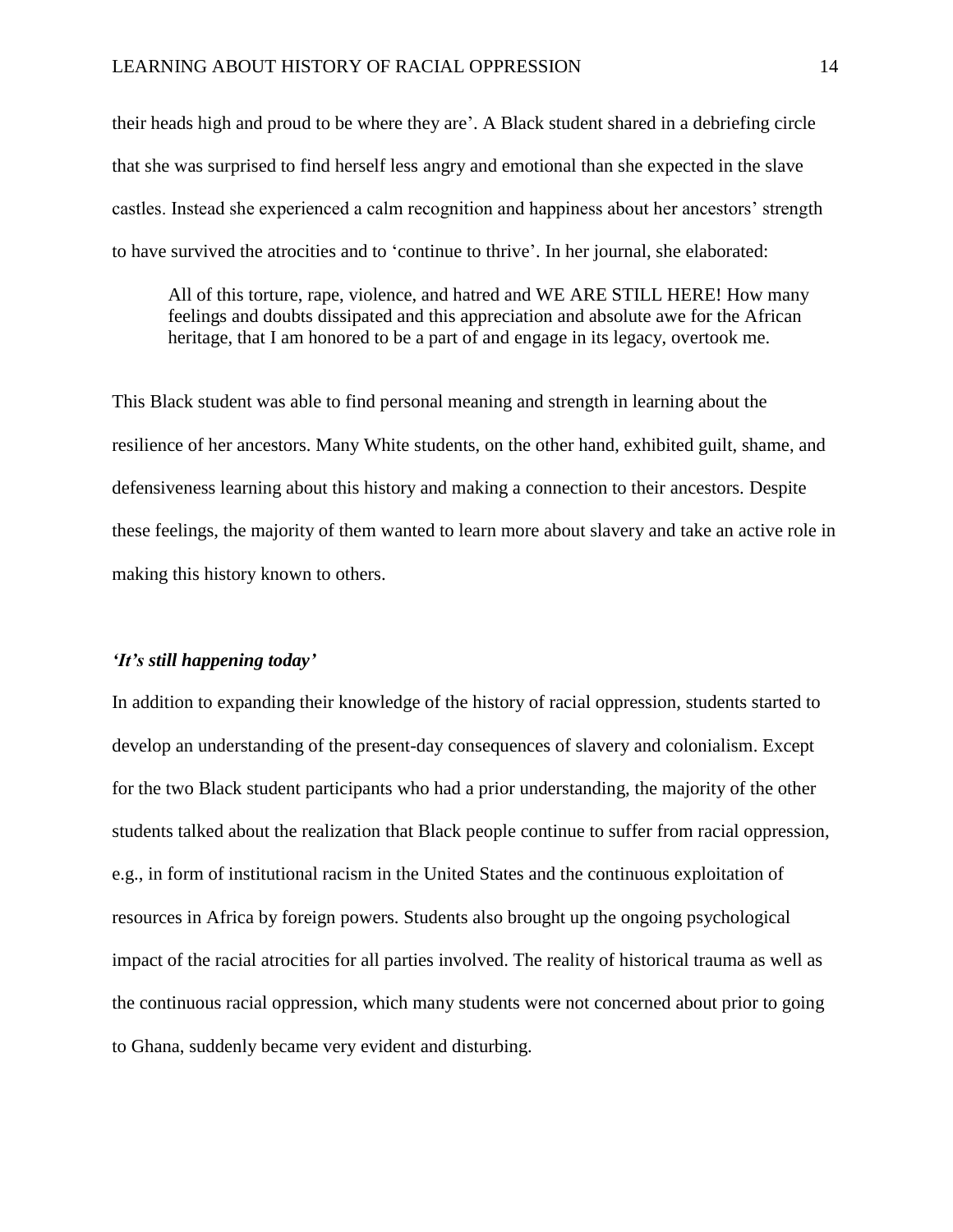For the first time, many students started to make connections between the injustice that was inflicted upon African and African descent people historically and the current oppression of African Americans in the United States. Some students, particularly those of Latino descent, made comparisons to other racial and ethnic minority groups in the United States. Students began to build an understanding of the present-day consequences of the past race-based violations, including wealth inequalities, health and educational disparities, mass incarnations of Black men, and others. An Asian American student summarized this continuous form of oppression during the interview in the following way: 'It's still happening today. The prison system is a source of enslavement'. A very vivid representation of an ongoing systematic racism was shared in the debriefing circle following the visit to the slave castles. A Black student described her experience of being stopped by the police for not having a seatbelt on. She was pulled out of the car by her hair, pepper sprayed, assaulted, and arrested. Memories of those experiences came back to her during the tour of the slave castles: 'I had flashback of being in a tiny room alone, not knowing why I was there, not knowing how long I would be there, not knowing what was going to happen.' This student's story was a first-hand testimony in the group of how racism is still a part of everyday life of racial minority individuals.

Given this and many similar moments of consciousness raising related to race and racism, students reported that they started to pay more attention to the news which involved race-related dynamics. One White student described how shortly after her return to the United States there was another incident of a Black man being shot by the police. She explained how she reacted to this news differently than ever before:

I heard about it immediately [after] coming back from Ghana, and I was just so angry.… I saw it in a completely new perspective, how it is an issue. And just because I'm not personally affected by it, it's still an issue. So, I think it's definitely opened my eyes to the injustice in the United States.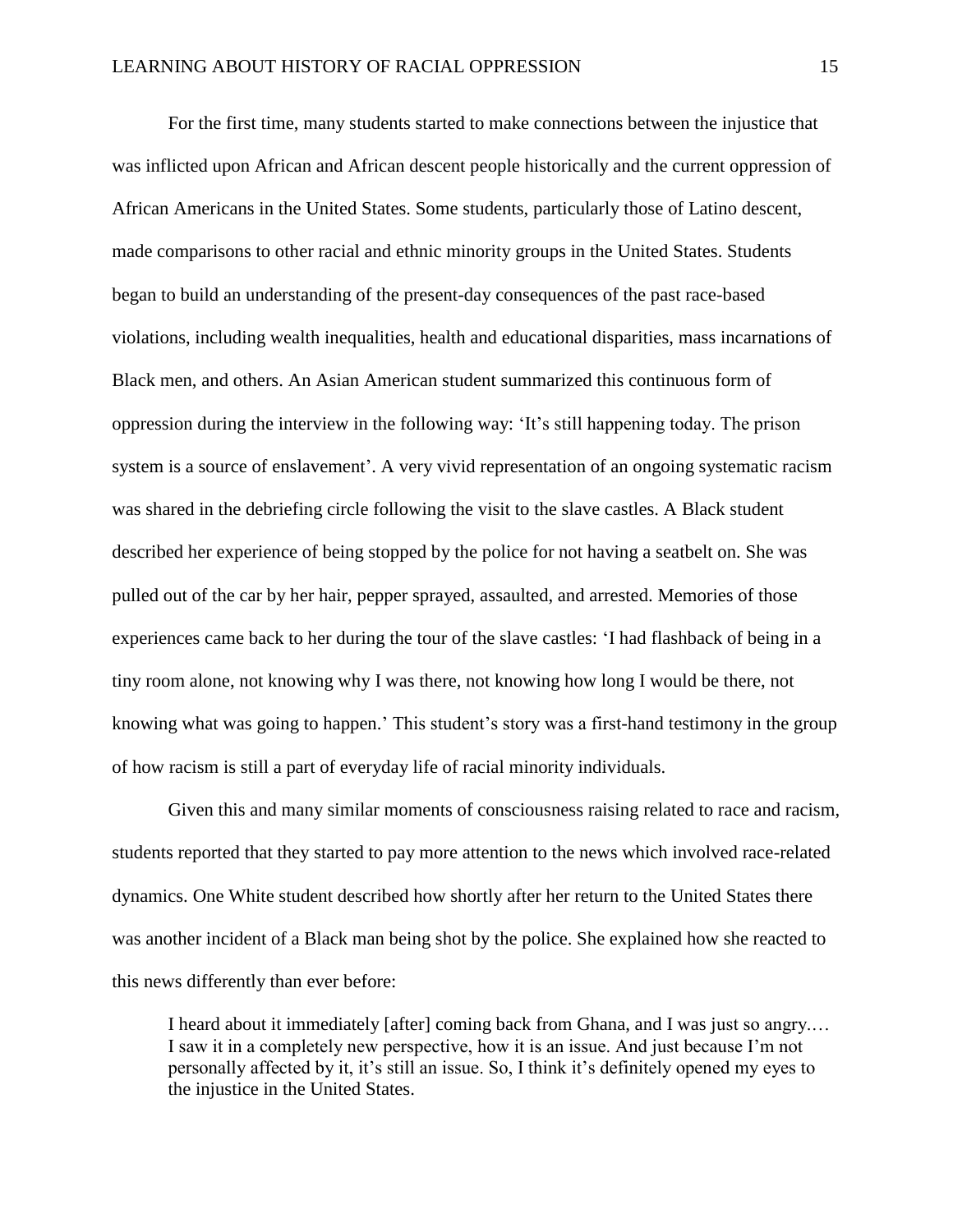Previously oblivious to the police brutality against African Americans because it did not personally affect her, this student started to recognize the injustice committed against racial minorities in the United States and feel angered by it.

In addition to recognizing the current structural arrangements which perpetuate the historical racial atrocities, some students also talked about the emotional repercussions of this history. Students believed that dehumanizing practices such as slavery cannot remain unacknowledged because, despite the passage of time, they carry an unresolved pain that impacts the entire nation. One White student explained it in the following way:

I had kind of the attitude of respecting people's pain of slavery, but it was a thing of the past…When I went to the slave castles, I realized how much pain, how much atrocity, how much injustice. Like so deep, not like just surface level injustice, but a real, that there's no way that, that pain and injustice couldn't roll into America, into today.

Students were able to make the connections between historical oppression and the current institutional racism and the disparities in the United States. History thus became much closer to students, and they recognized its vast impact on the present-day realities people live in the United States and across the world.

## *'You don't learn about that in school'*

Stepping into the slave castles and facing the consequences of the genocide that took place as a result of European colonization and the transatlantic slave trade, students realized how little knowledge and awareness they had of this tragic history. These experiences disrupted some students' entire worldview and the educational foundation of what they seemed to have known about the world and the U.S. history up until that point. Students expressed frustration and disappointment with the U.S. education system which they described as not teaching history in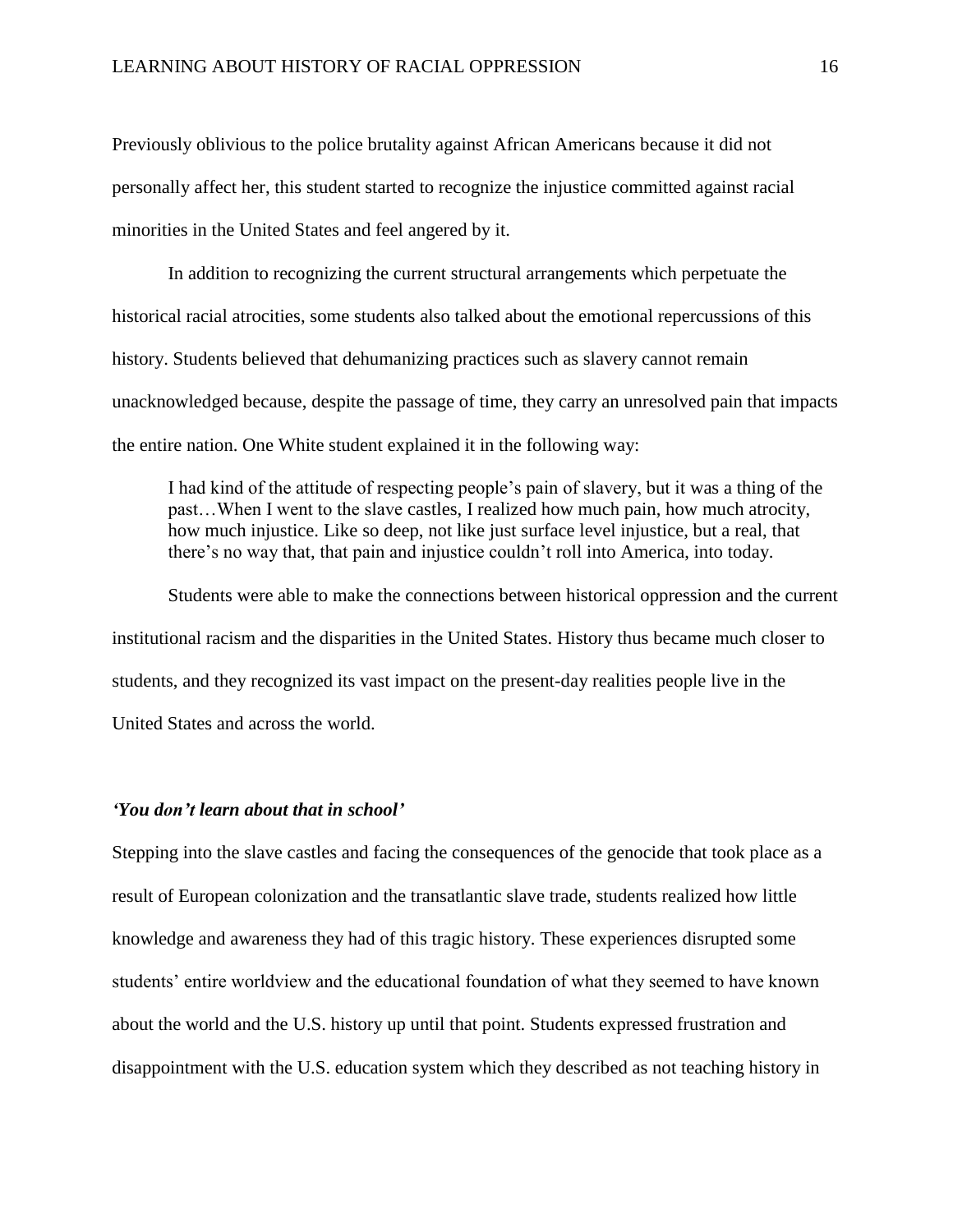an authentic way. They talked about the minimal information about racial oppression and Black history, in general, included in history textbooks and the rush with which their teachers covered related topics throughout their education.

Students talked about how little they learned about history of colonialism and slavery during all the years of their education in the United States. They used terms such as 'breezed over' and 'hidden' when referring to the education about racial oppression and anti-Black sentiment in the United States. They expressed anger and disappointment with the education they received in the United States in terms of teaching them about these important historical events. A White student described in her journal the frustration with the history education she received in the United States in the following way:

I am furious with the way that the public-school system educates children about the transatlantic slave trade. After visiting the slave castles, I am angry that the severity and impact of this isn't emphasized to convey the depth in schools. Looking back on my secondary school education, it is as if teachers breezed over the chapter in order to avoid dialogue. This made me even more mad to think about because it allowed those of European decent to not have to think about the consequences while those of African descent weren't given the chance to fully learn about their ancestors.

Some students felt cheated by the U.S. education system, specifically because the textbooks minimally covered the content and the teachers offered little opportunity to discuss race-related topics. Two Latina students expressed a similar realization of their knowledge gaps: 'I learned more during this one month in Ghana than during all my years of schooling in the U.S', and 'Visiting the castles has filled in some gaps visible in history books and my entire American history education.' During a debriefing circle in Ghana, a White student ironically summarized the way she was taught about slavery in the United States: 'Slavery was bad. Abraham Lincoln ended it. We are good now.'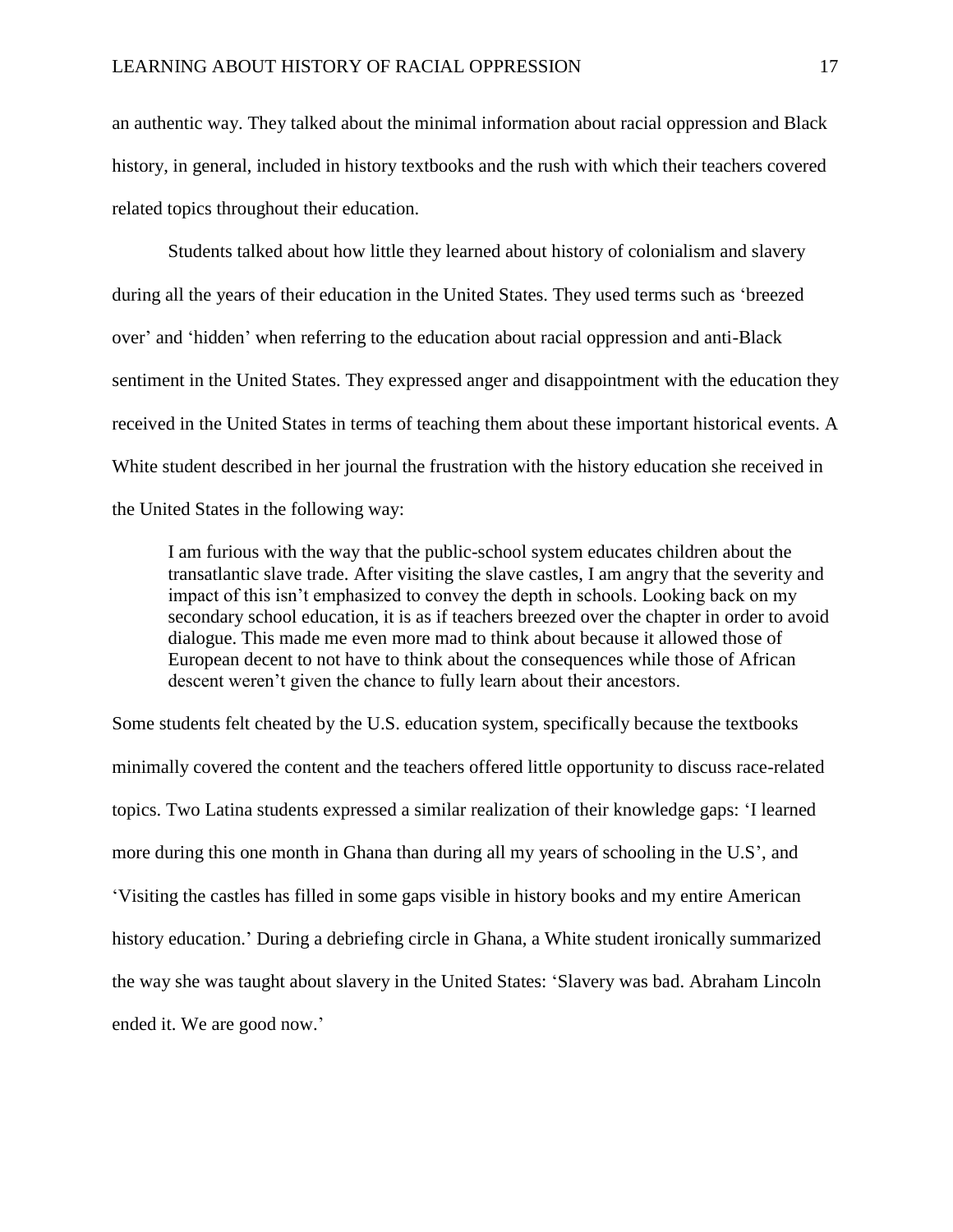Students were also not aware of other critical historical information. For example, several White students admitted that they had never heard of W.E.B. Du Bois, the existence of the Ashanti kingdom, and that Christianity was spread across Africa as a result of colonization. Students were also shocked to realize the recency of the colonial rule in Africa, given that Ghana became the first country in Sub-Saharan Africa to gain independence from Great Britain in 1957. The chronological proximity of these events and being physically present on the African continent brought the oppression and exploitation of the African and African descent people so much closer to students. The very few students who had more awareness and knowledge about these issues, all of whom were either Black or Latino, stated that they had to seek out this type of knowledge on their own. A Latino student emphasized the frustration with the education system: 'I had to go out of my way to learn about those. It wasn't taught to me, specifically for slavery.'

All students agreed that the knowledge they gained in Ghana, although essential for any American, was not offered to them in the regular education system. The education system in the United States left them with significant gaps in knowledge and understanding of both historical and present racial oppression.

## *Remembrance, equity, and healing*

Given the new historical understanding they gained in Ghana, students yearned for more dialogue to recognize and remember the tragic history of racial oppression against African and African descent people and eradicate any ongoing racial inequities. Some students talked about the need for 'racial healing' with the hope for improving cross-racial relations. Students additionally started to list reasons for why the authentic U.S. history and ongoing racial injustice is 'breezed over' in the U.S. education and avoided in the national discourse. Accurate history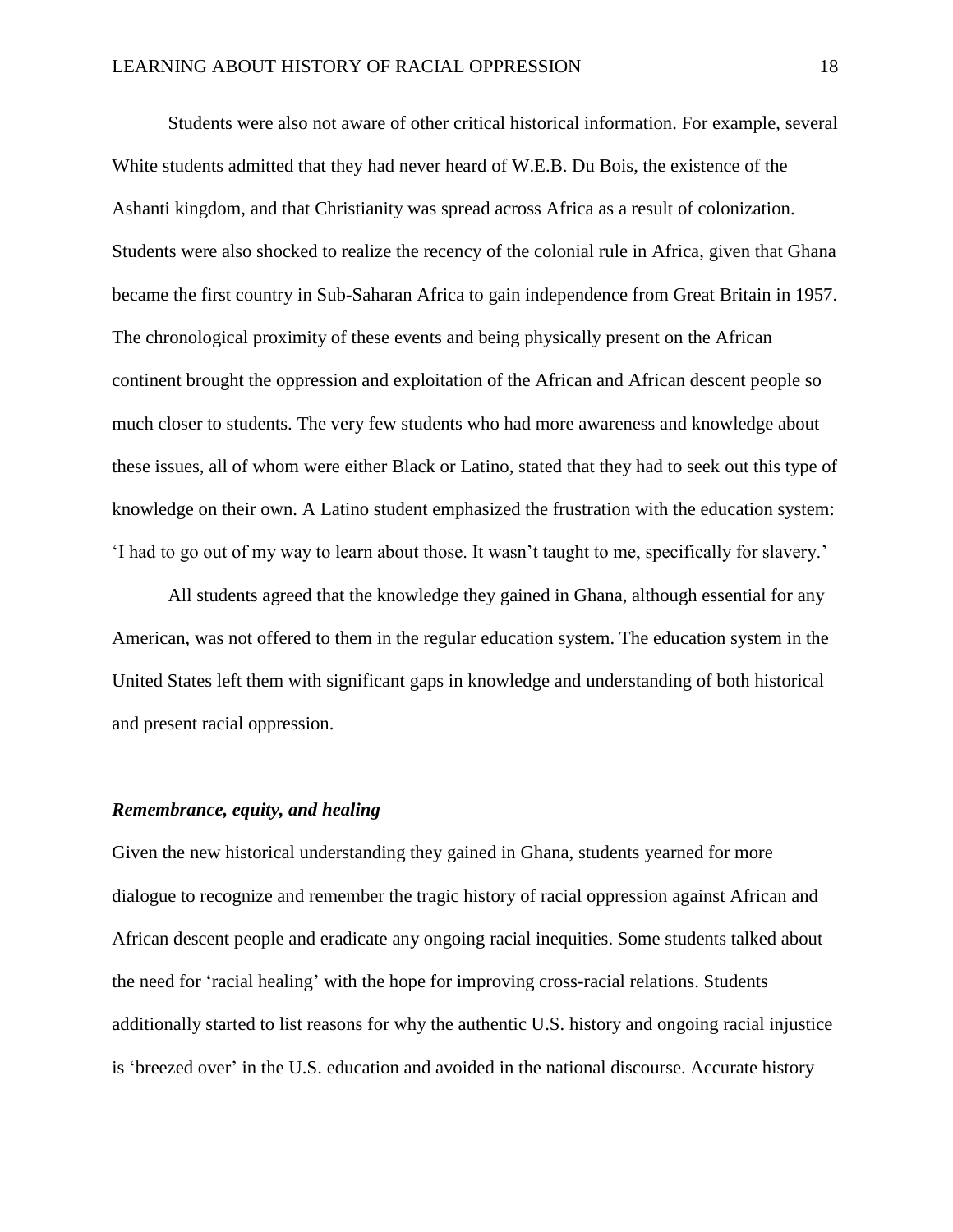education and 'telling the truth', open dialogue about past and present racial oppression, and anti-racism advocacy were some of the steps students recommended for creating racial equity.

Students discussed the different barriers that they believed have stifled the history education in the United States. Some students talked about the maintenance of status quo and how the dominant White class continues to benefit from the current racial inequalities. One White student believed that the control of the economic and political systems by Whites is the root cause of racial oppression: 'It starts with power, and the people in power were Europeans, and of course they want to maintain that power structure and kinda keep it in the family, quote unquote.' Others wondered whether the limited teaching of the painful U.S. history in schools and universities is a representation of the broader national attitude toward shameful historical truths, as something no longer relevant and something to forget about. An Asian American student summarized this in the following way:

I think we're ashamed of what we did.… just like part of our history that's really shameful. We learn about Nazi Germany cause that's not us. But people don't want to admit that they did so many terrible things as a country. And I think that can contribute to what's going on right now, cause I see a lot of White supremist or nationalists. They're like: 'why are you upset over something that happened two hundred years ago?'… So, I just feel like you don't realize the magnitude of it, like they don't teach it enough.… But when you see the slave castles, you see how many people actually made it, and how many people were killed.… It's like really morbid, and it's not something that people will admit their ancestors did.

In addition to facing the shame, addressing the disturbing history would also require the nation to take an accountability for what happened. Instead, as students furthered discussed, to minimize the feelings of shame and guilt: 'We, Americans ignore or forgot about how our nation was built', and people often 'pretend that it was like four hundred years ago that everything stopped happening.' Students pointed out, however, how recent in reality this history is, and how its repercussions continue until today. As one Latina student sarcastically put it: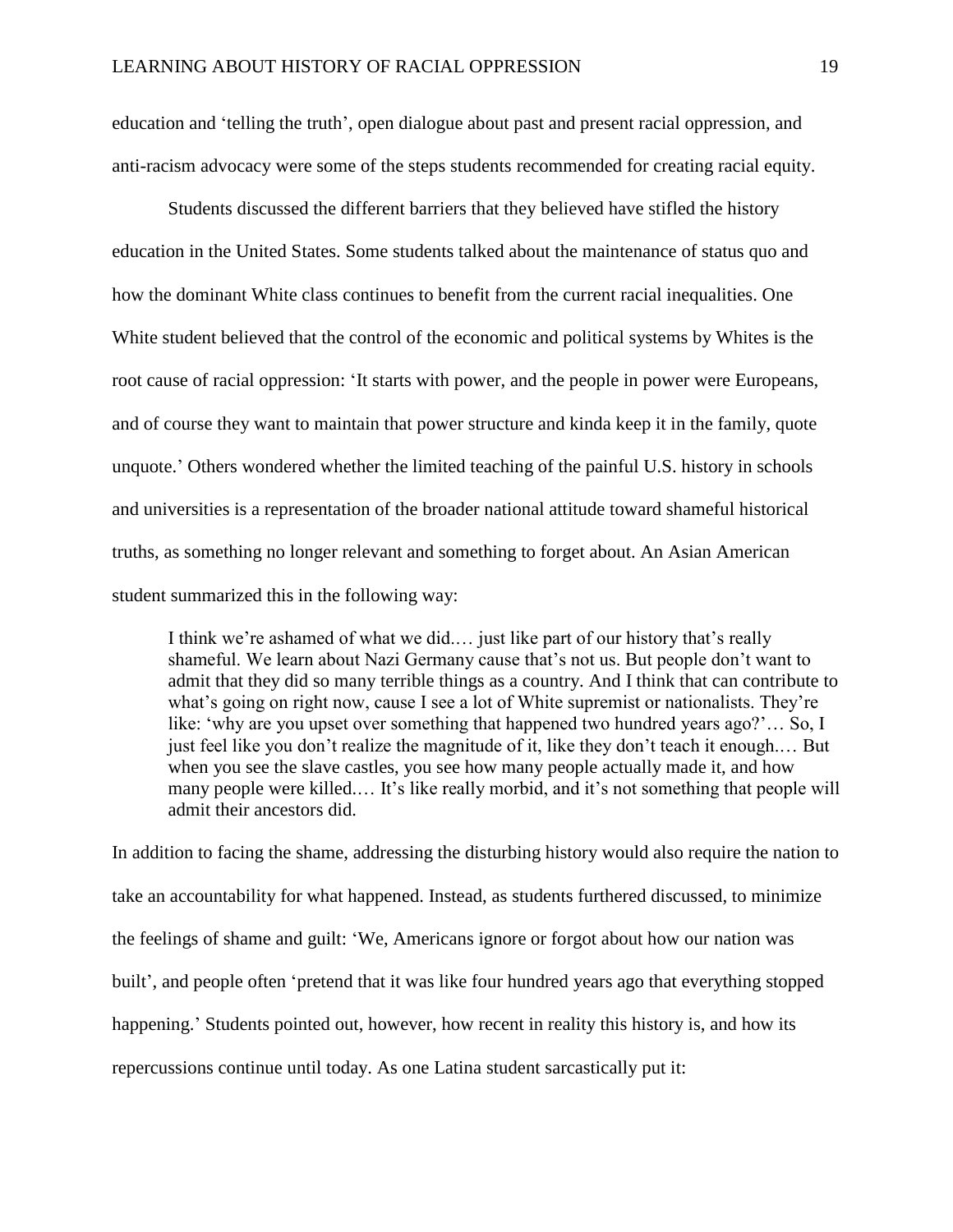People act like that was in fifteen hundred that Martin Luther King was alive…I'm like no, like our mommies and daddies were probably, you know, in diapers around that age.… All this stuff it's not that far away. It really isn't.

Despite the different defense mechanisms in which the United States engages, students believed the country needs to acknowledge and redress the racial injustice that has been a major part of its history and which continues into the present. Students hoped the U.S. education would be more truthful because 'knowing the full story' is the first step towards addressing the topic of racial oppression. Students believed that educational settings should provide the space for meaningful conversations about race and racism, and they wondered how the learning they experienced in Ghana could be incorporated into regular U.S. classrooms. Although students recognized that talking about topics such as racism and slavery will be difficult, as one Latina student put it, 'those are the things that we need to be talking about.… Someone needs to be talking about it.'

The transformative experiences students went through, and especially the awakening to the past and present racial realities many of them were oblivious to, motivated them to become anti-racism advocates. As White student explained in her journal: 'I realized that I have been able to successfully work past my own White fragility in order to not only be a better learner and listener, but also to be a better ally and advocate.' Students gained a new urgency to speak up and challenge racist remarks and jokes in their circle of friends and felt a general responsibility to educate others in the United States about what they learned in Ghana. Some questioned their 'daily participation' in the maintenance of structural racism on both the global and local levels, through, for example, ignorance and inaction about unfair trade with African countries and institutional racism in the United States.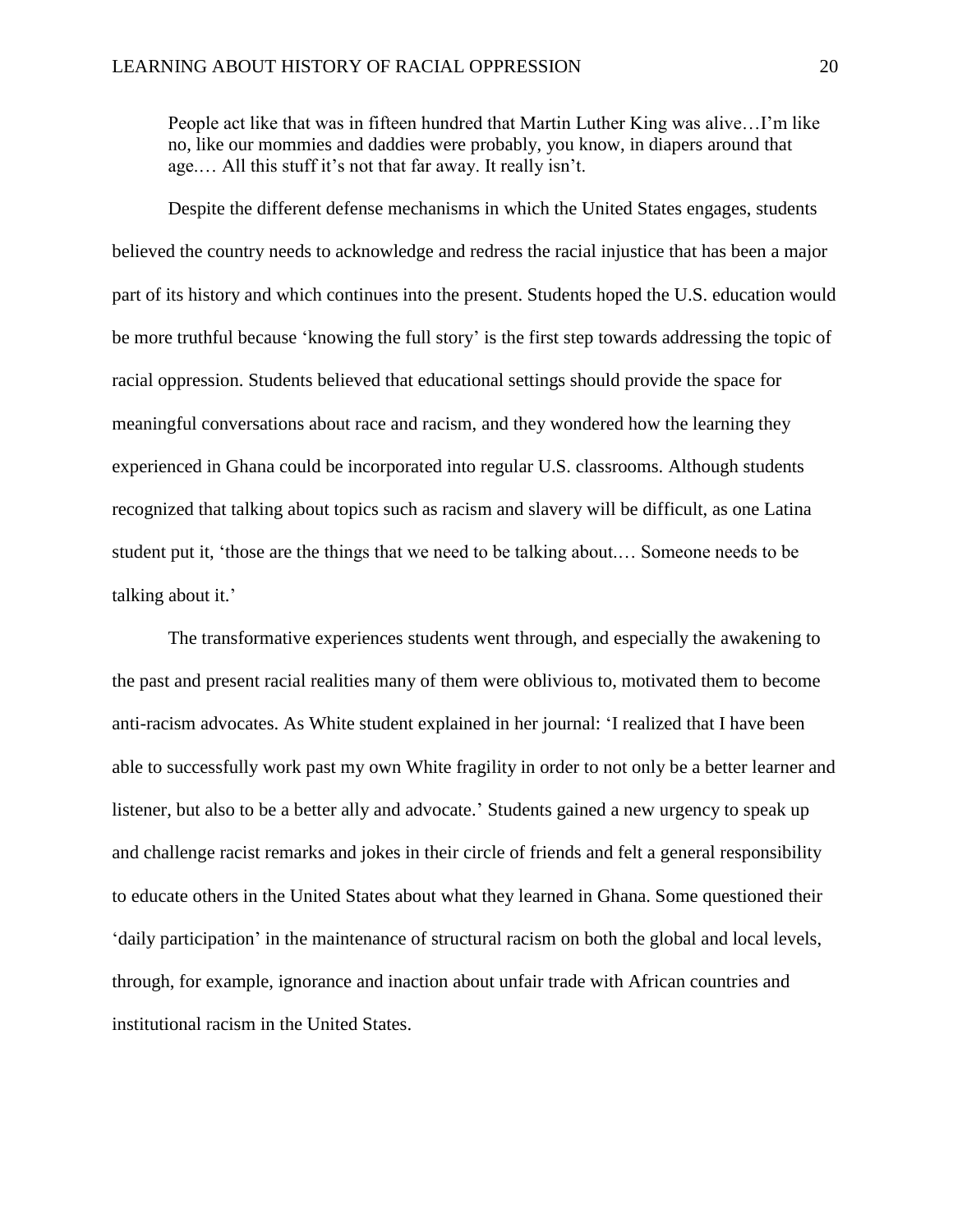## **Discussion**

Our findings implicate critical shortcoming in the way students in the United States are taught about the national and world history that reveals the racial violence and injustice against African descent people and other racial and ethnic minority groups. As participants described, they were shocked to discover how little they knew about the history of colonialism and slavery and their continued impact on the United States and Africa. The most eye-opening and emotional experience for students was the visit to the slave castles and learning about the magnitude and gravity of the violence and injustice against Africans and people of African descent. Students were able to make connections between the past and present realities of racial oppression and different forms of structural racism. Students reported feeling very frustrated with the U.S. education system, which did not teach them nearly enough about the tragic history of racial oppression and the suffering of the people of African descent in the United States and globally. Finally, they stressed the need for change and healing from the past and present racial oppression through a more truthful education on the topic, an honest dialogue about racism, and anti-racism advocacy.

The U.S. national culture of silence and dismissal of historical truths of racial injustice and oppression (Trouillot 1995) does not allow new generations to learn from the past and to avoid committing the same mistakes. It is tragic that James Baldwin's words written in 1965 are also relevant today: 'The fact that Americans, White Americans, have not yet been able to do this – to face their history, to change their lives – hideously menaces this country. Indeed, it menaces the entire world' (175). We argue that the way education about historical and present racial realities is structured in the United States is motivated by what Lowe (1996) calls 'the ontology of forgetting' (as cited in Pon 2009, 59). Referring to the genocide of Aboriginal people in what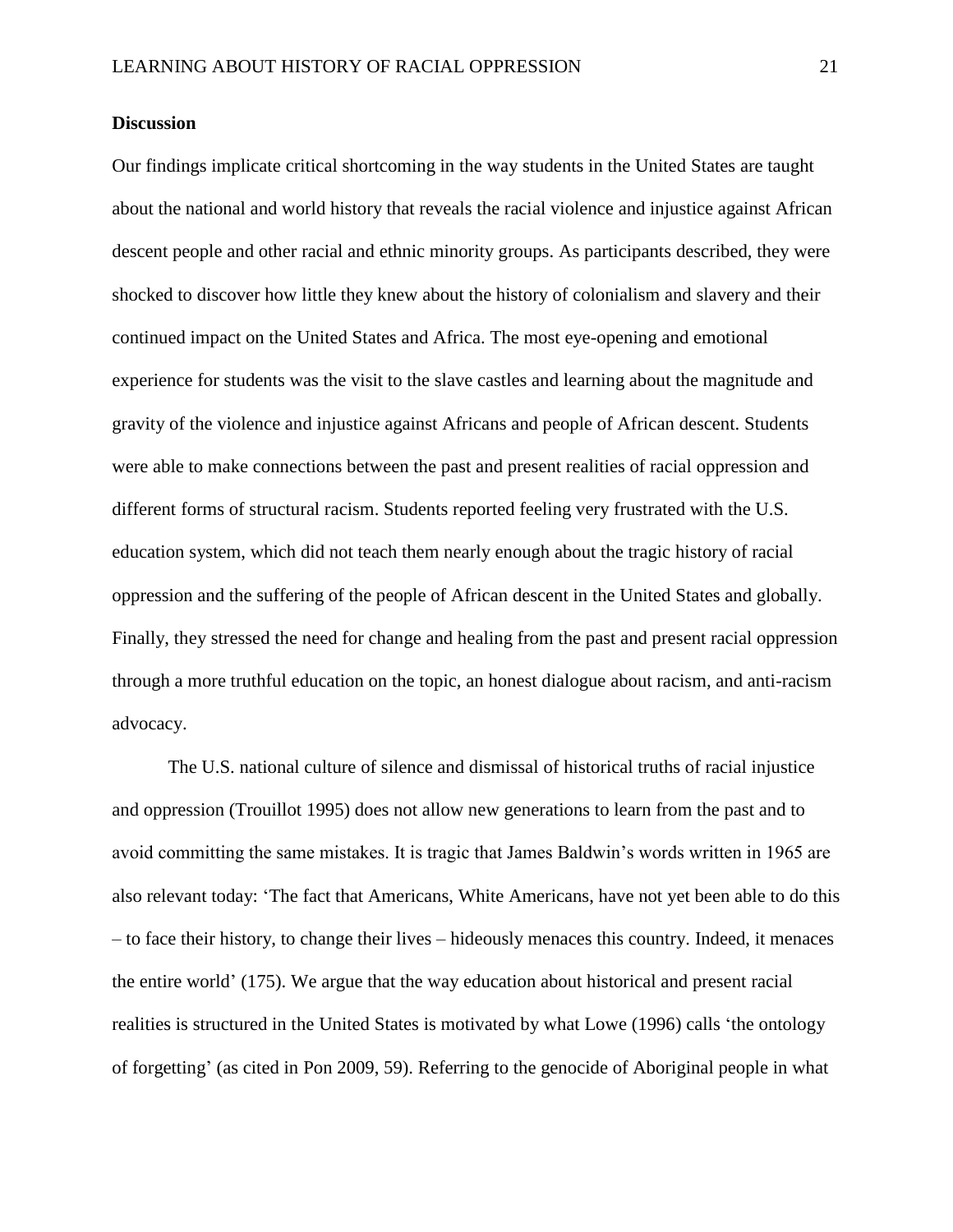is today Canada, Pon (2009, 66) explains that 'this present ontology of liberal democratic nationstates such as the United States and Canada involves forgetting the history of White supremacy, racism, and Western imperial projects that proved central to the states' formation and ascendancy.' The 'ontology of forgetting' in turn leads to a lack of education or miseducation about the problematic history of the United States and its current repercussions and perpetuation.

The study's findings further speak to the importance of building on critical race theory in educational settings, and particularly the urgency to incorporate the *unique voice of color* (Delgado and Stefancic 2001) into the curricula. As the students who went to Ghana discovered first hand, the history of racial and ethnic minority groups, here particularly the history of African descent people, has been silenced. By becoming exposed to a historical counternarrative, the students gained an understanding of the current racial dynamics and the needed anti-racism work. It is important to remember, however, that if White professors and students are unprepared or unwilling to examine the history of White supremacy following a storytelling or counterstorytelling experience, it can cause great harm to the storyteller and students of color who must endure the double trauma of not only the historic racial oppression but also the wound of having issues of race taken up unproductively in the classroom. Nevertheless, if conducted properly storytelling and counter-storytelling can be a 'cure for silencing' (Delgado and Stefancic 2001, 49) and a tool 'to bridge gaps of understanding and empathy' (Pulliam 2017, 420), crucial for an effective dialogue and action against racism. As DiAngelo (2018) emphasized, interrupting racism, 'so deeply woven into the fabric of our society' (87), requires a lifelong effort and commitment, particularly for White people who are the beneficiaries of racial inequalities. The racial awakening that the students experienced in Ghana motivated them to start this lifelong process by expanding their historical knowledge and striving to become anti-racism advocates.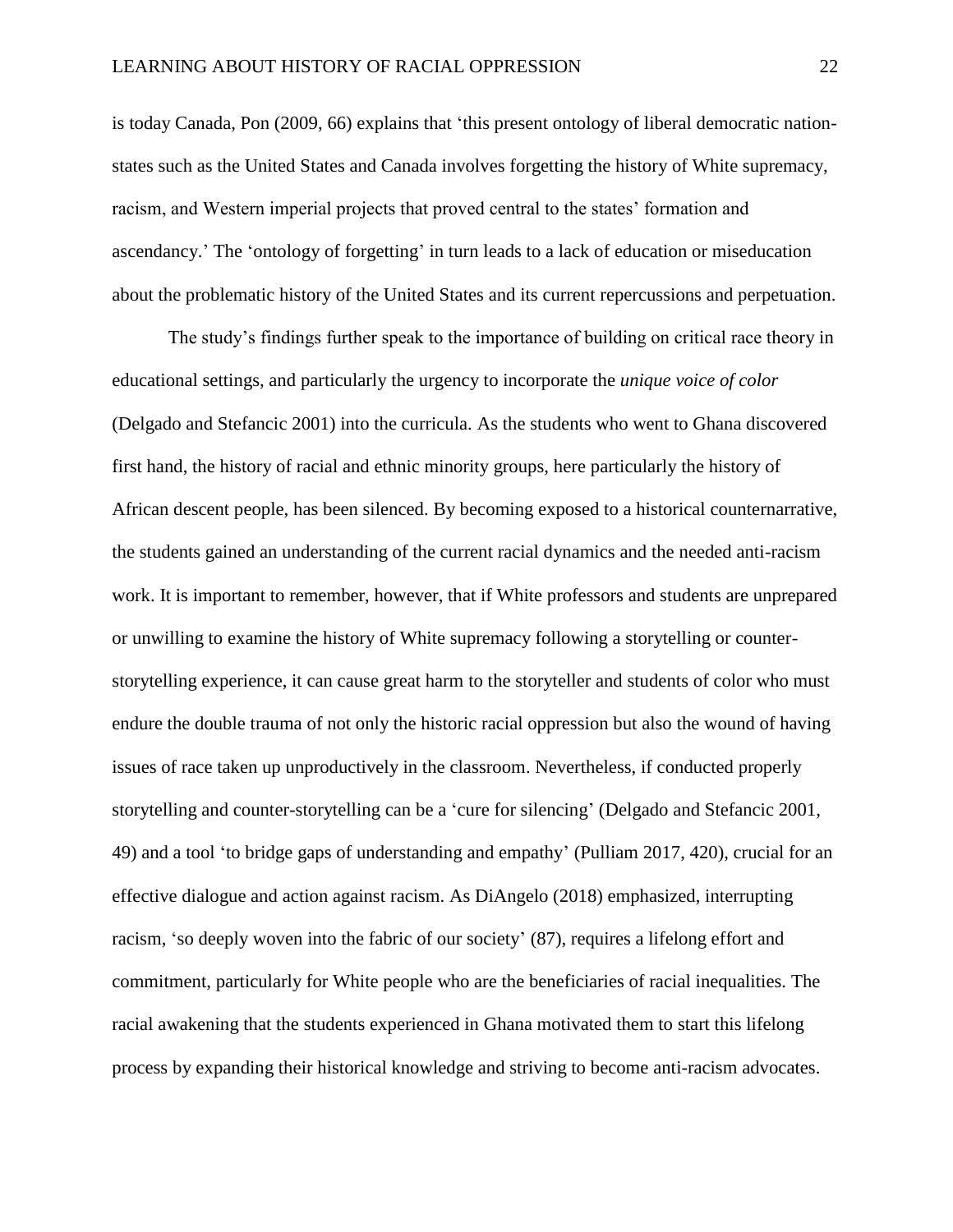# *Limitations*

The purposive sampling methods and focus on students from two universities only, both located in the southern United States, limit our ability to generalize the results beyond the study participants. Moreover, the study design was not intended to compare student perspectives across college majors. Most of the students in the sample were social work majors, and it is possible that the perspectives of students from other majors or even within the same majors may vary from those described here. In addition, our findings cannot speak to differences in students' prior knowledge about the history of slavery and racism depending on their college major but show the gaps in student history knowledge in general terms. Finally, the study did not compare the student learning across racial/ethnic groups because the study's sample was predominantly White and Latino. Specifically, the study did not capture all aspects of how the experiences and perspectives of Black/African American students may be unique from students of other racial/ethnic backgrounds.

## *Implications*

Despite these limitations, the study provided several insights into the current education students are offered in the United States regarding the history of colonialism, slavery, and racism. First, the study revealed the urgency to change the way this painful history is addressed in the U.S. educational institutions. By fully exposing students to the dehumanization of people of African descent, as well as other racial and ethnic minorities, which has been a part of the U.S. history from its very beginning, educators can significantly contribute to creating more conscious, antiracist, and politically active U.S. citizens. This, in turn, may contribute to breaking the cycle of the racial oppression. Additionally, as Daniel (2008, 33) points out 'Students should be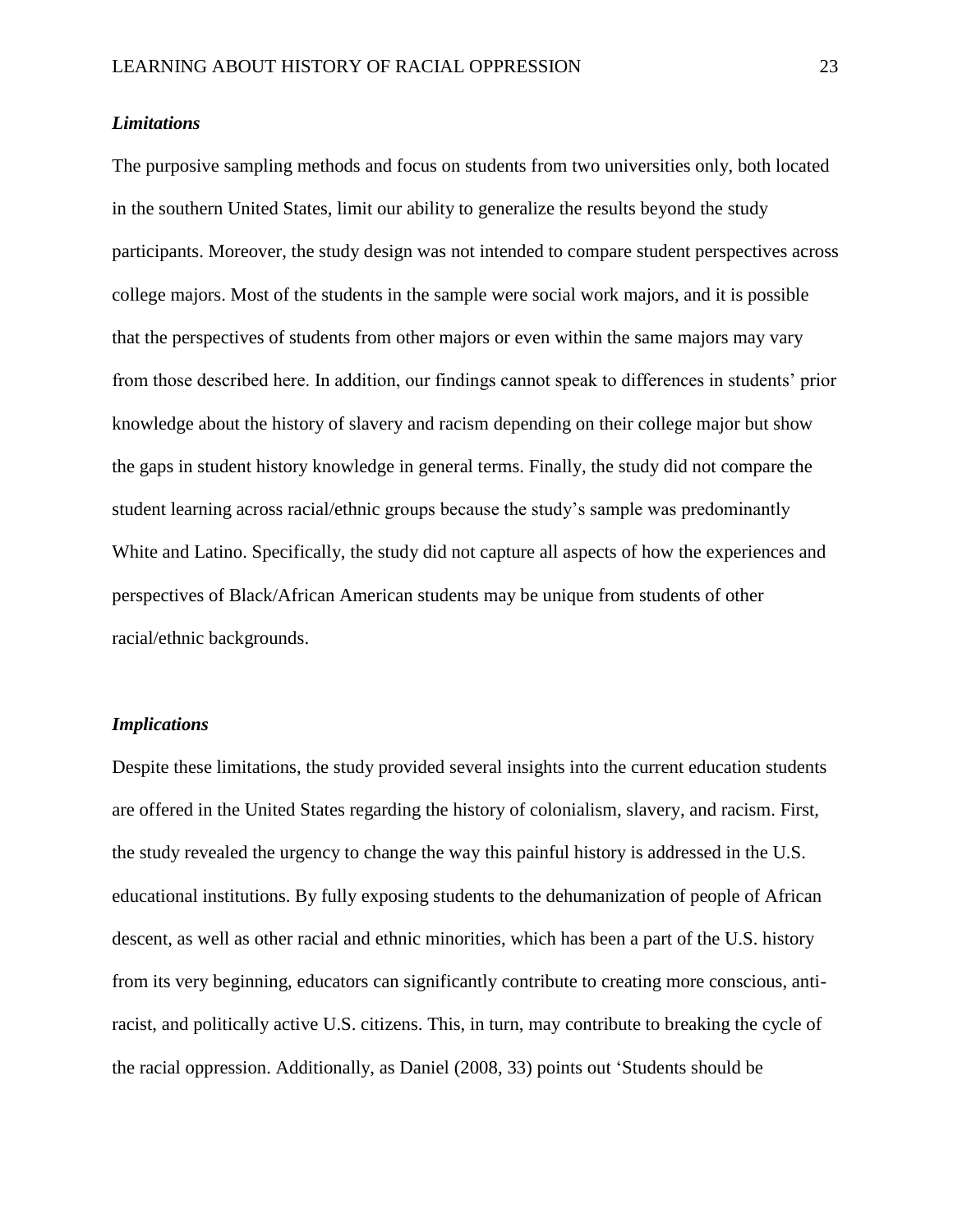introduced not only to the pain and suffering of oppressed peoples but also to the victories achieved by various struggles for liberation.'

As the study shows, college students have significant gaps in knowledge and understanding the history of racial dynamics. It is thus important that higher education institutions do not assume that students come into college with a sufficient understanding of the history of slavery and racial oppression (Olwell 2001). In addition to a radical shift in high school education, institutions of higher education should ensure that young people have a solid understanding of the historical and present racial oppression. Initiatives such as the *Center for the Study of Slavery and Justice* at Brown University (Brown University 2018) offers one way to address this gap in higher education by drawing attention to the significance of slavery.

The findings of the study also point to the need for reevaluating the pedagogical methods when teaching about topics such as slavery or racism. Contradictory to the current education that avoids controversy and silences the past (Trouillot 1995), teaching of history of racial oppression needs to be authentic and courageous; it needs to name the dehumanizing historical facts for what they are. Emotional detachment and the sole focus on cognitive learning, prevalent in U.S. education, do not allow for the necessary depth of understanding of the experiences of historically excluded racial and ethnic groups. Existing literature suggests that teaching and learning about racial oppression should incorporate the experiential and affective domains (Cramer, Ryosho, and Nguyen 2012; Deepak and Biggs 2011; Loya and Cuevas 2010). Experiential learning requires students' active involvement with their learning process, and it moves students from just learning about a subject matter to actually understanding it (Weaver 1998). Affective learning taps into students' feelings and helps them develop empathy towards others (Fox 1983). For example, Deepak and Biggs (2011) found that students who learned about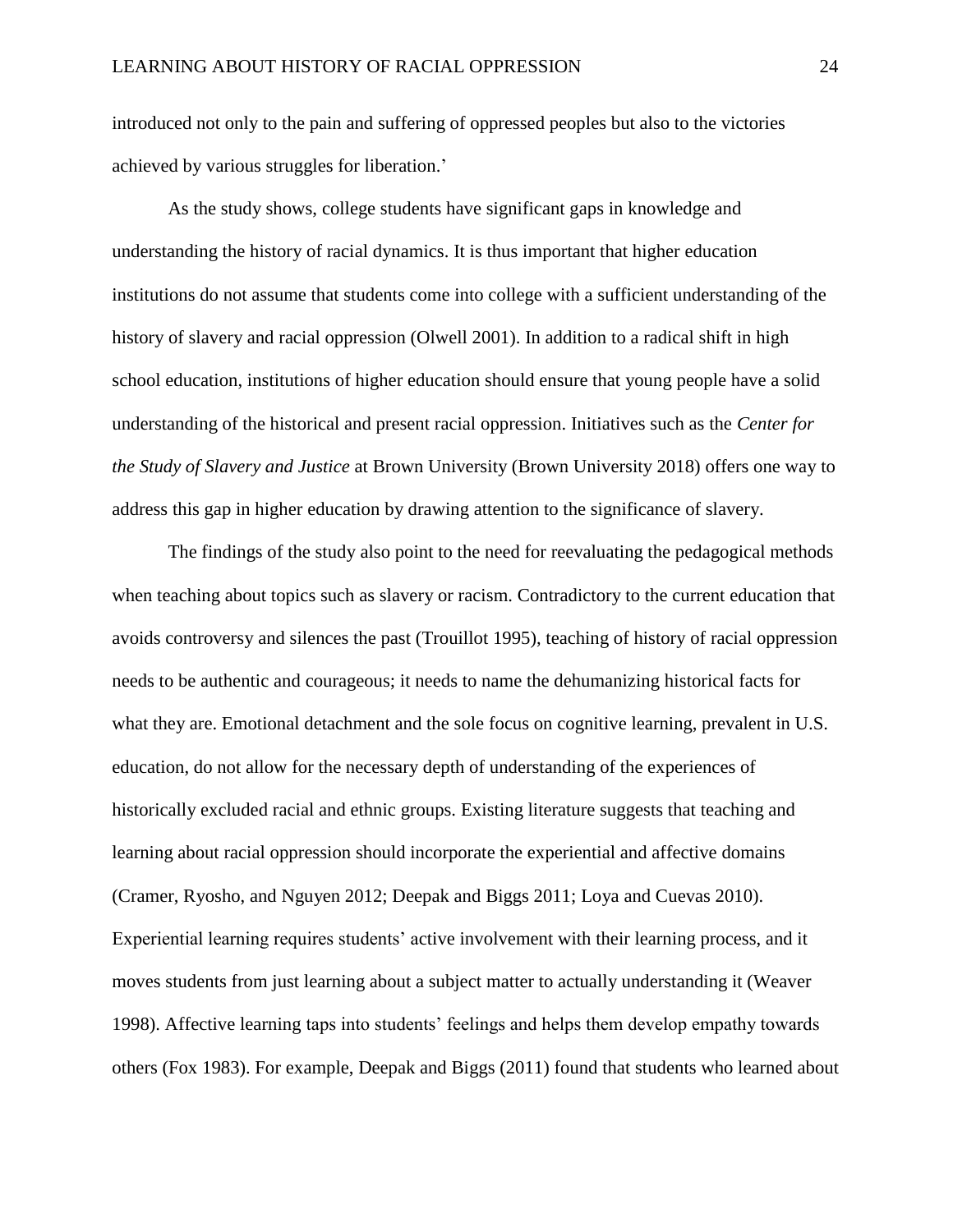racism through images, music, and personal stories experienced deep emotional responses such as anger and sadness. This 'emotional connection to the material' (50) helped them be more engaged in the learning process and understand racism in more depth. Consistent with this literature, the learning that took place for the study participants was significantly enhanced by the visit to the slave castles and by being deeply emotionally moved by those experiences.

Despite the 'pedagogical tensions and struggles' (Daniel 2011, 250) inherent in teaching about historical and present racial oppression, 'professors should be prepared to "go there"' (Deepak, Rountree, and Scott 2015, 116) to help students fully comprehend and internalize the experiences of oppression and dehumanization of racial and ethnic minority groups. Instructors need to work towards transforming unproductive emotions such as denial, defensiveness, anger, guilt, or shame, which are common, particularly among White students, when the topic of race and racism is brought up (DiAngelo 2018). It is likely that many professors, particularly White ones or those at Predominately White Institutions (PWIs), may be unprepared to undertake the critical race curriculum, and they need to go through this learning process themselves first. Educators therefore need to be intentional about seeking professional development opportunities, such as the Undoing Racism trainings (The People's Institute for Survival and Beyond, 2018), to understand and enhance their own conceptual and emotional preparedness for undertaking critical dialogue around racism, slavery, and colonialism. Professors should also consider replacing or complementing traditional teaching methods such as lectures and PowerPoint presentations with methods that have been found effective in teaching about racism, inequality, and social justice including antiracist pedagogy (Blakeney 2005; Kandaswamy 2007), intergroup dialogue (Dessel and Rodenborg 2017; Nagda and Gurin 2007), and an Afrocentric culturally informed praxis (King and Swartz 2015; King et al. 2014). Storytelling and counter storytelling,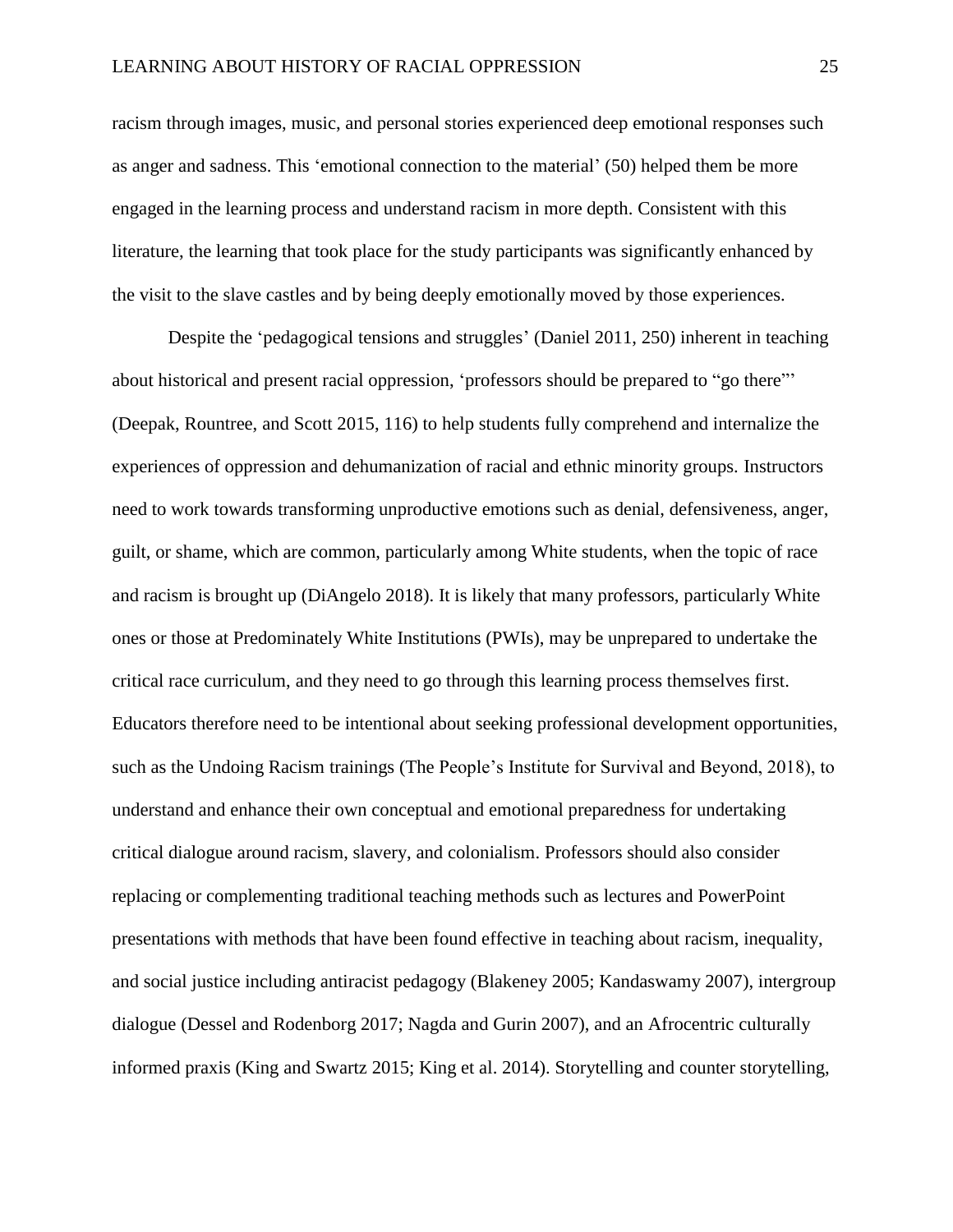which bring the silenced narratives of people of color to the surface (Ladson-Billings 1998), novels, films, runaway ads, spirituals, and material culture (Jay and Lyerly 2016) can all serve as powerful tools of awakening the affective aspect of student learning. Future research should further examine the role of emotional and experiential learning in opening a dialogue on race and racism and motivating student to become anti-racism advocates.

# **Conclusion**

It seems essential for the present and future racial relations that the United States acknowledges and heals from the historical trauma inflicted upon the racial and ethnic minority people and strives for racial equity. Through anti-racist education that includes a true presentation of the U.S. history, educators can create a generation of young people who are willing to have an open an honest dialogue about past and present racial injustice and seek equity, healing, and reconciliation. As Spencer (2008, 99) phrased it in his reflections on power, privilege, and oppression:

The most painful thing about racism is its invalidation, even more so than the incident itself. I hope for reconciliation, but I recall that reconciliation requires 'truth.' We are just beginning to learn about the truth of racism in this country and, thus, are still far from reconciliation.

Facing and learning from the history can thus be the starting point towards equity, healing, and reconciliation. Authentic history education can orient the future generations which come through the doors of the U.S. schools and universities, to 'where they are, but more importantly, what they must be' (John Henrik Clarke, as cited in Cornell University Library 2016).

#### **Disclosure statement**

No potential conflict of interest was reported by the authors.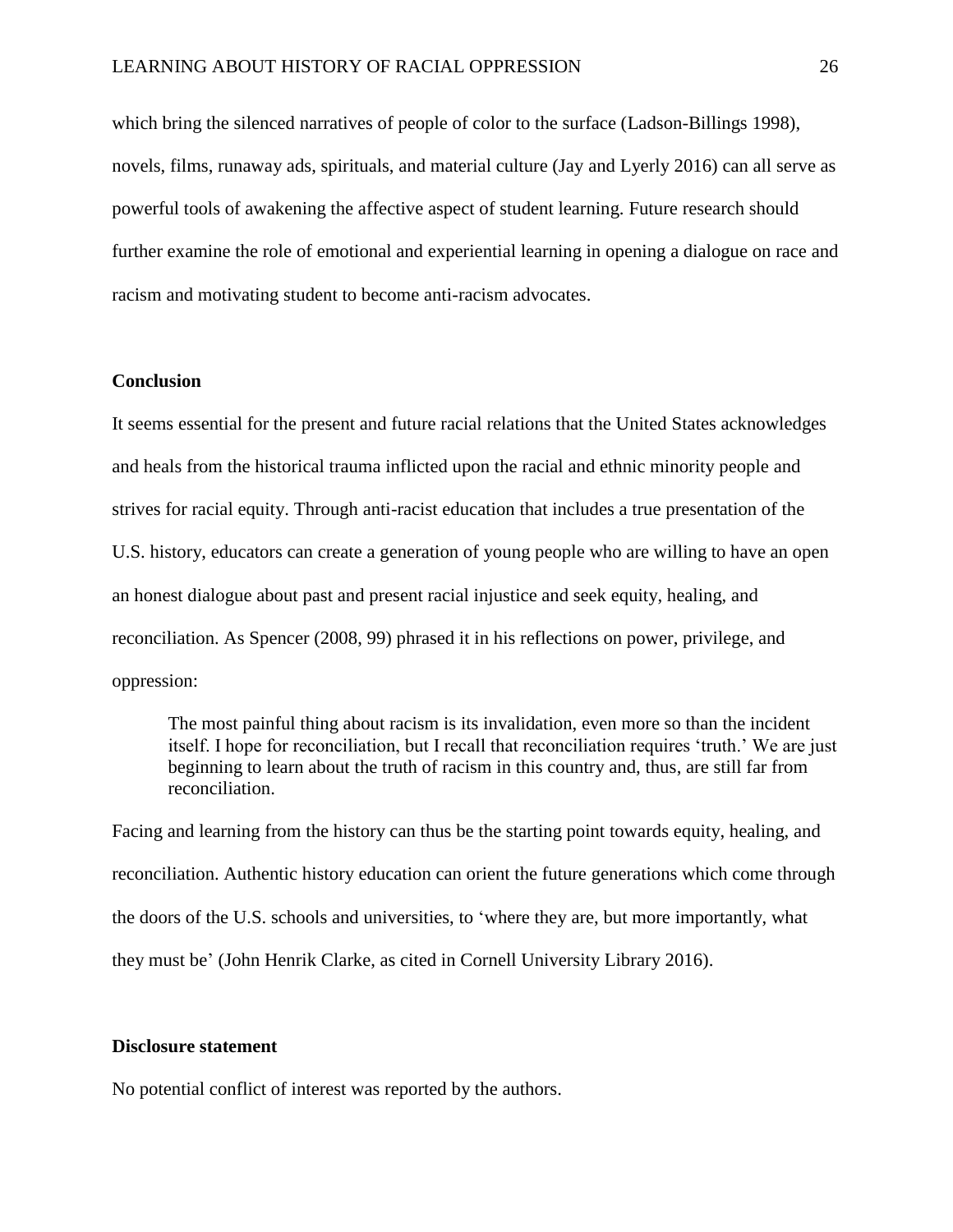## **References**

- Adams, G., Edkins, V., Lacka, D., Pickett, K. M., and Cheryan, S. 2008. "Teaching about Racism: Pernicious Implications of the Standard Portrayal." *Basic and Applied Social Psychology 30*(4): 349-361. doi:10.1080/01973530802502309
- Baldwin, J. 1966. "Unnameable Objects , Unspeakable Crimes." In *The White Problem in America*, edited by the editors of Ebony, 173-181. Chicago, IL: Johnson. Publishing Company.
- Bazeley, P. 2007. *Qualitative Data Analysis with NVivo*. London: Sage Publications Ltd.
- Bell, D. 1992. *And We Are Not Saved: The Elusive Quest for Racial Justice.* New York: Basic Books.
- Blakeney, A. M. 2005. "Antiracist Pedagogy: Definition, Theory, Purpose and Professional Development." *Journal of Curriculum & Pedagogy 2*(1): 119-132. doi: 10.1080/15505170.2005.10411532
- Boateng, A., and Thompson, A. M. 2013. "Study Abroad Ghana: An International Experiential Learning." *Journal of Social Work Education 49*(4): 701-715. doi: 10.1080/10437797.2013.812897
- Braun, V., and Clarke, V. 2006. "Using Thematic Analysis in Psychology." *Qualitative Research in Psychology 3*(2): 77-101. doi:10.1191/1478088706qp063oa

Brown University 2018. *The Center for the Study of Slavery and Justice (CSSJ).* Accessed December 15 2018. https://www.brown.edu/initiatives/slavery-and-justice/

Cornell University Library 2016. *John Henrik Clarke Bibliography: Home*. Accessed November 25 2018. http://guides.library.cornell.edu/clarke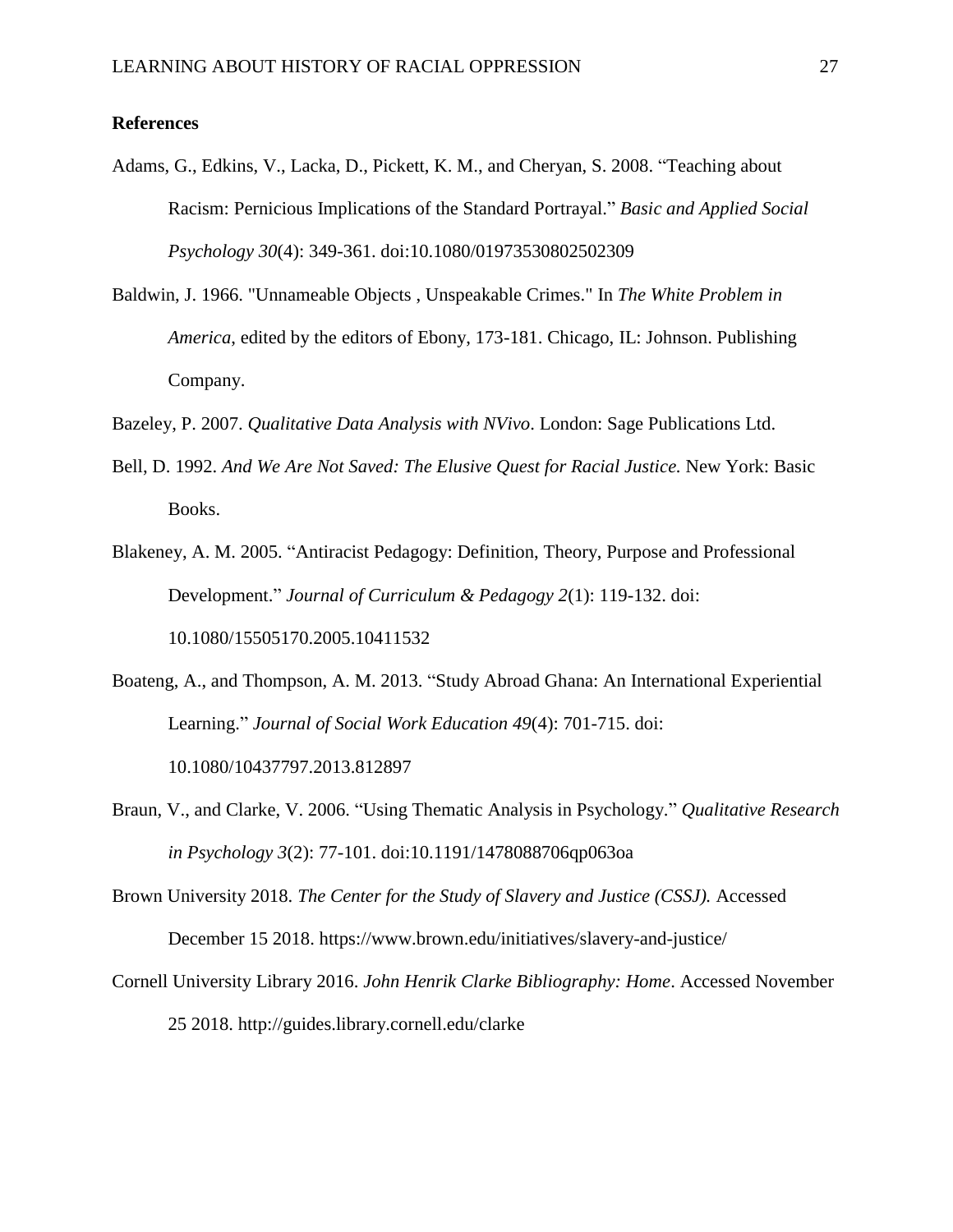- Cramer, E. P., Ryosho, N., and Nguyen, P. V. 2012. "Using Experiential Exercises to Teach about Diversity, Oppression, and Social Justice." *Journal of Teaching in Social Work 32*(1): 1-13. doi:10.1080/08841233.2012.637463
- Creswell, J. W. 2013. *Qualitative Inquiry and Research Design: Choosing among Five Approaches (3rd Edition).* Thousand Oaks: Sage Publications, Inc.
- Daniel, C. 2008. "From Liberal Pluralism to Critical Multiculturalism: The Need for a Paradigm Shift in Multicultural Social Work Practice in the United States." *Journal of Progressive Human Services* 19(1): 19–38. doi:10.1080/10428230802070215
- Daniel, C. 2011. "Lessons Learned: Pedagogical Tensions and Struggles with Instruction on Multiculturalism in Social Work Education Programs." *Social Work Education 30*(3): 250-265. doi:10.1080/02615471003789829
- Das, C., and Anand, J. C. 2014. "Strategies for Critical Reflection in International Contexts for Social Work Students." *International Social Work 57*(2): 109-120. doi:10.1177/0020872812443693
- Deepak, A. C., and Biggs, M. J. G. 2011. "Intimate Technology: A Tool for Teaching Anti-Racism in Social Work Education." *Journal of Ethnic & Cultural Diversity in Social Work 20*(1): 39-56. doi:10.1080/15313204.2011.545944
- Deepak, A. C., Rountree, M. A., and Scott, J. 2015. "Delivering Diversity and Social Justice in Social Work Education: The Power of Context." *Journal of Progressive Human Services 26*(2): 107-125. doi:10.1080/10428232.2015.1017909
- Delgado, R., and Stefancic, J. 2001. *Critical Race Theory: An Introduction.* New York: New York University Press.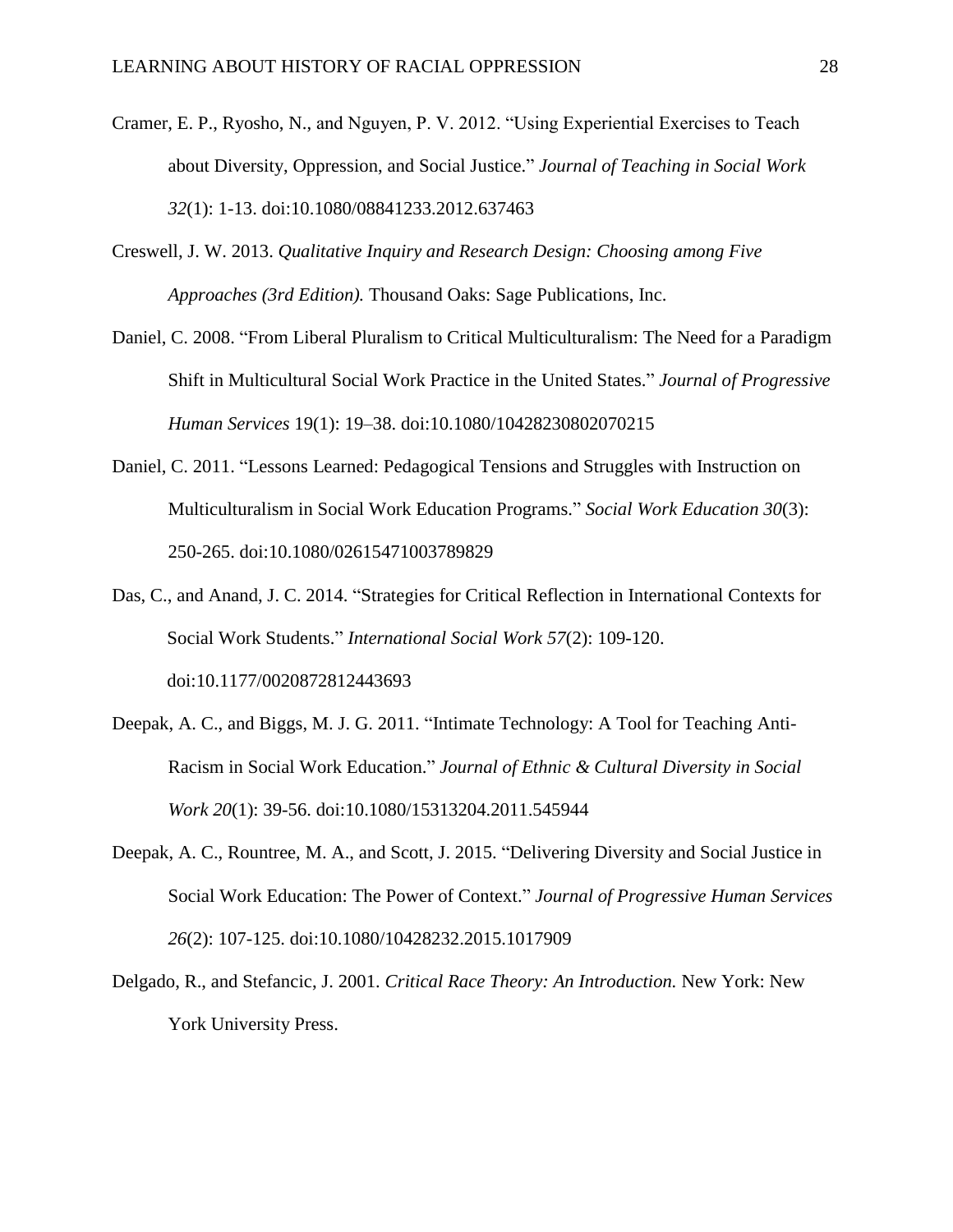- Dessel, A. B., and Rodenborg, N. 2017. "An Evaluation of Intergroup Dialogue Pedagogy: Addressing Segregation and Developing Cultural Competency." *Journal of Social Work Education 53*(2): 222-239. doi:10.1080/10437797.2016.1246269
- DiAngelo, R. 2018. *White Fragility: Why It's so Hard for White People to Talk about Racism.* Boston: [Beacon Press.](https://www.audible.com.au/search?searchProvider=Beacon+Press&ref=a_pd_White-_c1_publisher&pf_rd_p=d67834e7-3c83-48dd-b70c-1f146ffafb0e&pf_rd_r=GMT407M639Y6W9SYWAH4&)
- Emerson, R. M., Fretz, R. I., and Shaw, L. L. 2011. *Writing Ethnographic Fieldnotes* (2nd ed.). Chicago: The University of Chicago Press.
- Fox, J. R. 1983. "Affective Learning in Racism Courses with an Experiential Component." *Journal of Education for Social Work 19*(3): 69-76. https://www.jstor.org/stable/41350653
- George, M. P., and Williams, D. M. 2018. "Teaching about Race and Social Action by 'Digging Up the Past': the Mary Turner Project." *Race Ethnicity and Education 21*(3): 319-334. doi:10.1080/13613324.2017.1328593
- Grant, C. A. 2011. "Escaping Devil's Island: Confronting Racism, Learning History." *Race Ethnicity and Education 14*(1): 33-49. doi:10.1080/13613324.2011.531979
- Grbich, C. 2012. *Qualitative Data Analysis: An Introduction*. Los Angeles: Sage Publications, Inc.
- Guest, G., MacQueen, K. M., and Namey, E. E. 2012. *Applied Thematic Analysis.* Thousand Oaks: Sage Publications, Inc.
- Jay, B., and Lyerly, C. L. 2016. *Understanding and Teaching American Slavery*. Madison: The University of Wisconsin Press.
- Lofland, J., Snow, D., Anderson, L., and Lofland, L.H. 2006. *Analyzing Social Settings: A Guide to Qualitative Observation and Analysis (4th edition).* Belmont: Wadsworth/Thompson.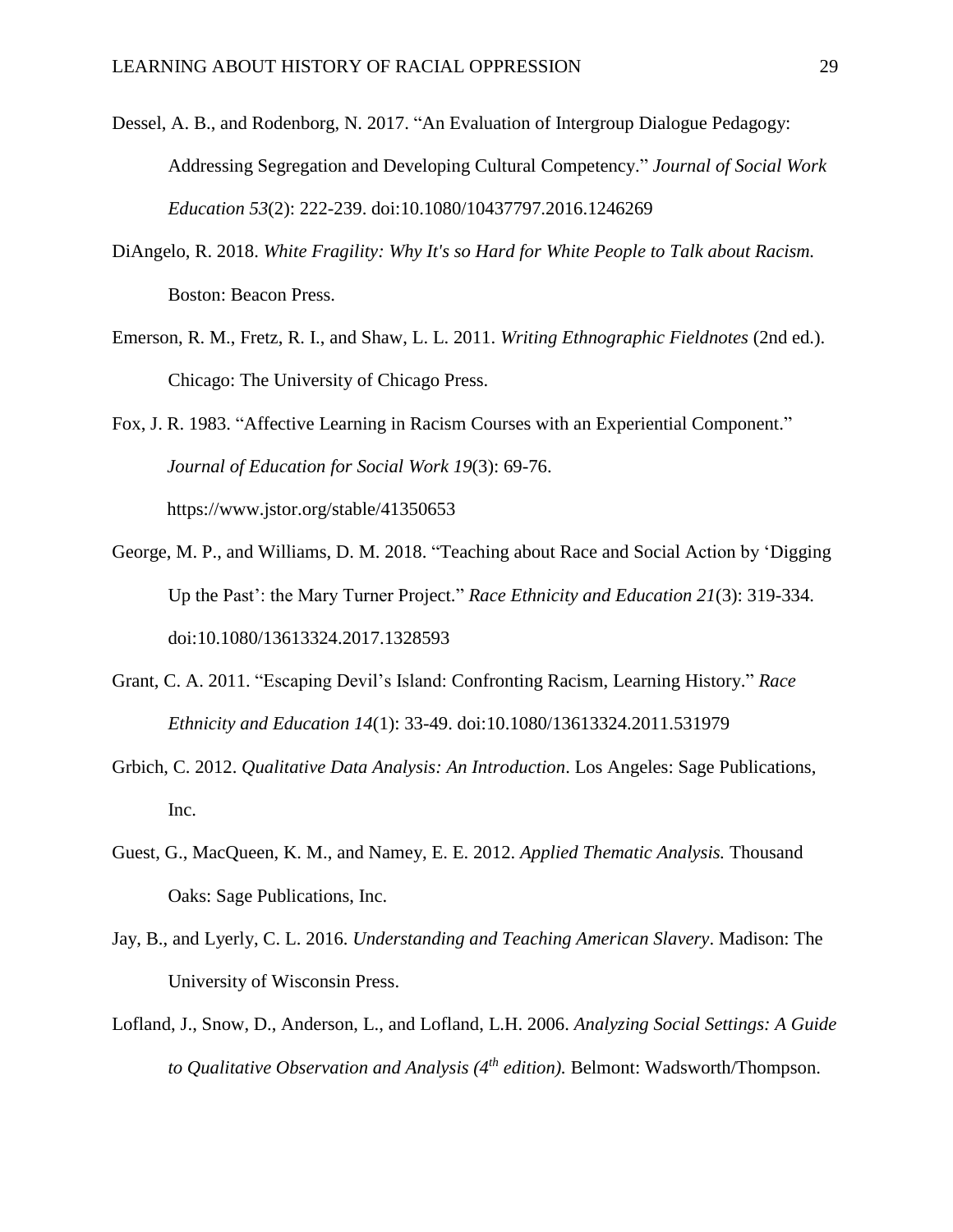Kandaswamy, P. 2007. "Beyond Colorblindness and Multiculturalism: Rethinking Anti-Racist Pedagogy in the University Classroom." *The Radical Teacher 80*(80): 6-11. http://www.jstor.org/stable/20710420

- Kerr, C. Nixon, A. and Wild, D. 2010. "Assessing and Demonstrating Data Saturation in Qualitative Inquiry Supporting Patient-Reported Outcomes Research." *Expert Review of Pharmacoeconomics & Outcomes Research 10*(3): 269-281. doi:10.1586/erp.10.30
- Khan, N. M. 2013. "Slavery in Two Nations: Examining the Presentation of Slavery in Secondary U.S. and Brazilian History Textbooks." PhD diss., Emory University.
- King, L. J. 2016. "Teaching Black History as a Racial Literacy Project." *Race Ethnicity and Education 19*(6): 1303-1318. doi:10.1080/13613324.2016.1150822
- King, J. E., and Swartz, E. E. 2015. *The Afrocentric Praxis of Teaching for Freedom: Connecting Culture to Learning.* New York: Routledge.
- King, J. E., Swartz, E. E., Campbell, L., Lemons-Smith, S., and López, E. 2014. '*Re-membering' History in Student and Teacher Learning: An Afrocentric Culturally Informed Praxis.* New York: Routledge.
- Kolchin, P. 1998. "Slavery in the United States Survey Textbooks." *Journal of American History 84*(4): 1425-1438. doi: 10.2307/2568089
- Ladson-Billings, G. 1998. "Just what is Critical Race Theory and what's it Doing in a Nice Field Like Education?" *International Journal of Qualitative Studies in Education 11*(1): 7-24. doi:10.1080/095183998236863
- Ladson-Billings, G. 2005. "The Evolving Role of Critical Race Theory in Educational Scholarship." *Race Ethnicity and Education 8*(1): 115-119. doi:10.1080/1361332052000341024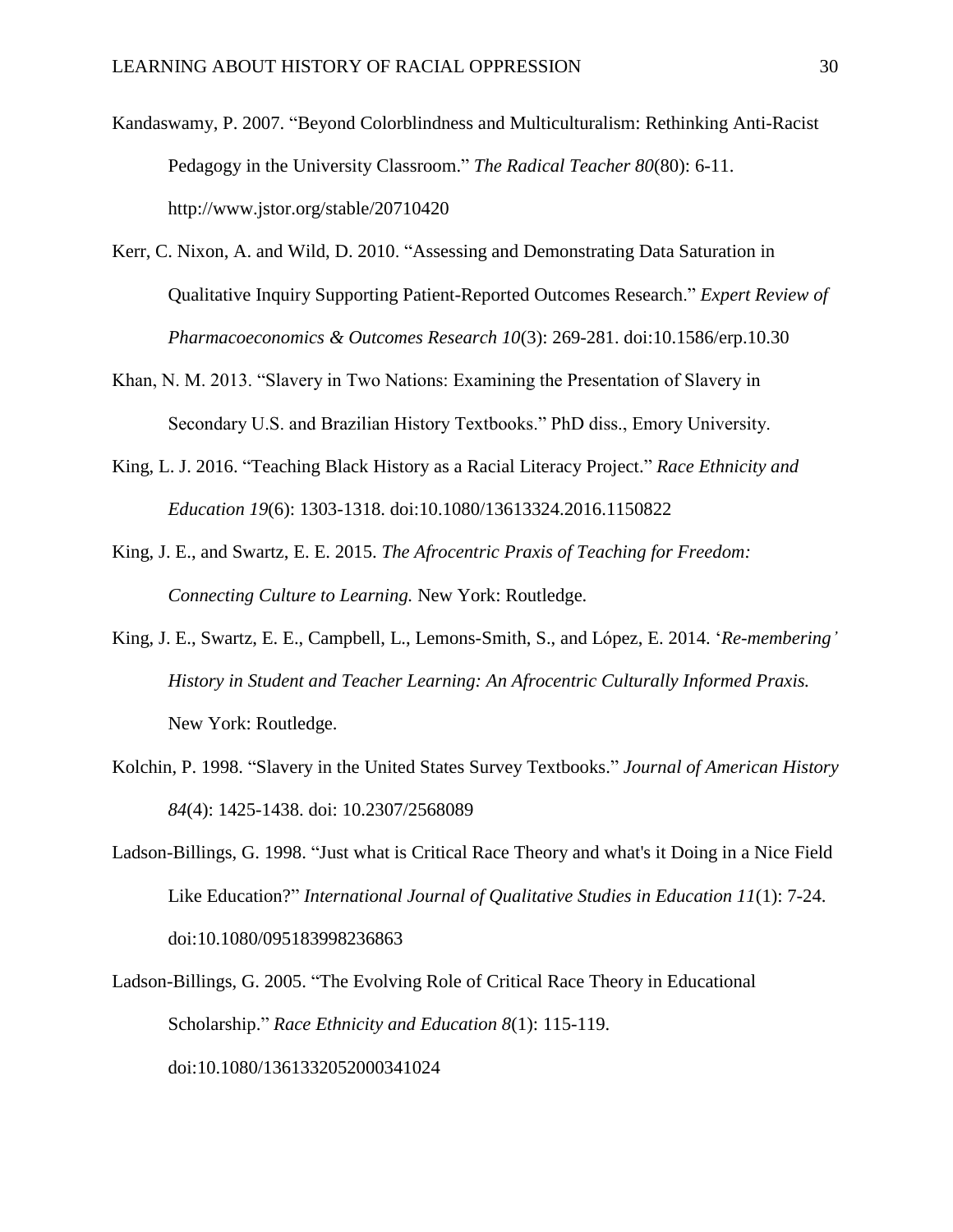Ledesma, M. C., and Calderón, D. 2015. "Critical Race Theory in Education: A Review of Past Literature and a Look to the Future." *Qualitative Inquiry 21*: 206–222. doi:10.1177/1077800414557825

Lincoln, Y. S., Guba, E. G. 1985. *Naturalistic Inquiry.* Beverly Hills: Sage Publications, Inc.

- LeCompte, M. D., and Schensul, J. J. 1999. *Analyzing and Interpreting Ethnographic Data*. Walnut Creek: Altamira.
- Levine, M. 2009. "Transforming Experiences: Nursing Education and International Immersion Programs." *Journal of Professional Nursing 25*(3): 156-169. https://doi.org/10.1016/j.profnurs.2009.01.001
- Loewen, J. W. 2007. *Lies My Teacher Told Me: Everything Your American History Textbook Got Wrong* (Touchstone trade pbk. ed.). New York: Simon & Schuster.
- Loya, M. A., and Cuevas, M. 2010. "Teaching Racism: Using Experiential Learning to Challenge the Status Quo." *Journal of Teaching in Social Work 30*(3): 288-299. doi:http://dx.doi.org/10.1080/08841233.2010.497130
- Mapp, S. C. 2012. "Effect of Short-Term Study Abroad Programs on Students' Cultural Adaptability." *Journal of Social Work Education 48*(4): 727-737. doi:10.5175/JSWE.2012.201100103
- Marx, S., and Pray, L. 2011. "Living and Learning in Mexico: Developing Empathy for English Language Learners Through Study Abroad." *Race Ethnicity and Education 14*(4): 507- 535. doi:10.1080/13613324.2011.558894
- Meyrick, J. 2006. "What is Good Qualitative Research?: A First Step towards a Comprehensive Approach to Judging Rigour/Quality." *Journal of Health Psychology 11*(5): 799-808. doi:10.1177/1359105306066643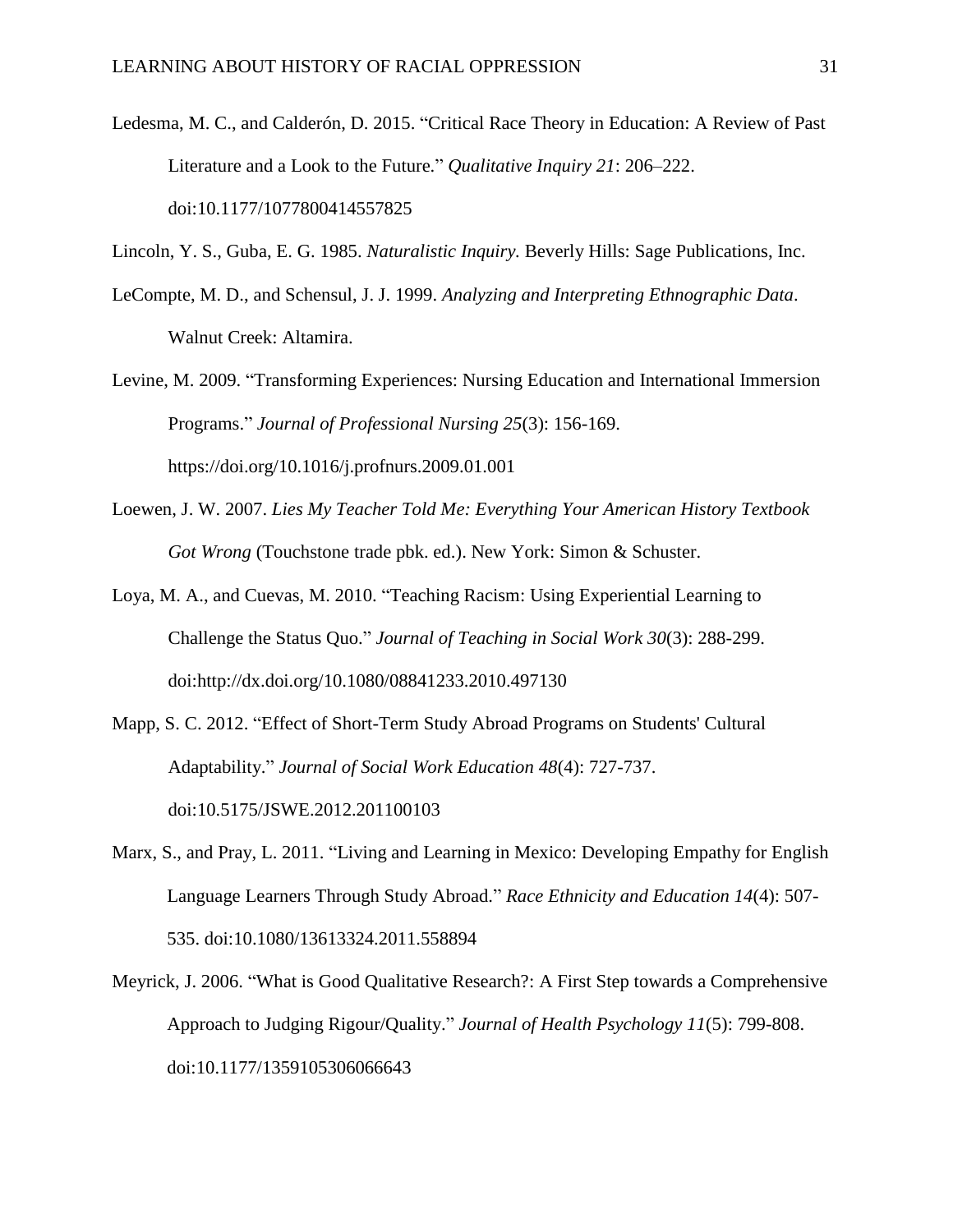- Nagda, B. A., and Gurin, P. 2007. "Intergroup Dialogue: A Critical-Dialogic Approach to Learning about Difference, Inequality, and Social Justice." *New Directions for Teaching and Learning 111*: 35-45. doi:10.1002/tl.284
- Olwell, R. 2001. "New Views of Slavery: Using Recent Historical Work to Promote Critical Thinking about the 'Peculiar Institution.'" *The History Teacher 34*(4): 459-469. doi:10.2307/3054199
- The People's Institute for Survival and Beyond. 2018. "Undoing Racism*."* Retrieved from http://www.pisab.org/
- Pon, G. 2009. "Cultural Competency as New Racism: An Ontology of Forgetting." *Journal of Progressive Human Services 20*(1): 59-71. doi:10.1080/10428230902871173
- Pulliam, R. M. (2017). "Practical Application of Critical Race Theory: A Social Justice Course Design." *Journal of Social Work Education 53*(3): 414-423. doi:10.1080/10437797.2016.1275896
- Reisch, M. 1988. "The Uses of History in Teaching Social Work." *Journal of Teaching in Social Work 2*(1): 3-16. doi:10.1300/J067v02n01\_02
- Schuldberg, J., Fox, N. S., Jones, C. A., Hunter, P., Mechard, M. Stratton, M. 2012. "Same, Same but Different: The Development of Cultural Humility Through an International Volunteer Experience." *International Journal of Humanities and Social Science 2*(17): 17-30. http://www.ijhssnet.com/journals/Vol\_2\_No\_17\_September\_2012/3.pdf
- Smith, L. 1998. "Facing Slavery and Ourselves: Are We Ready?." *Social Education 62*(6): 329- 332. https://eric.ed.gov/?id=EJ582734
- Southern Poverty Law Center [SPLC]. 2018. *Teaching the Hard History of American Slavery*. https://www.splcenter.org/sites/default/files/tt\_hard\_history\_american\_slavery.pdf